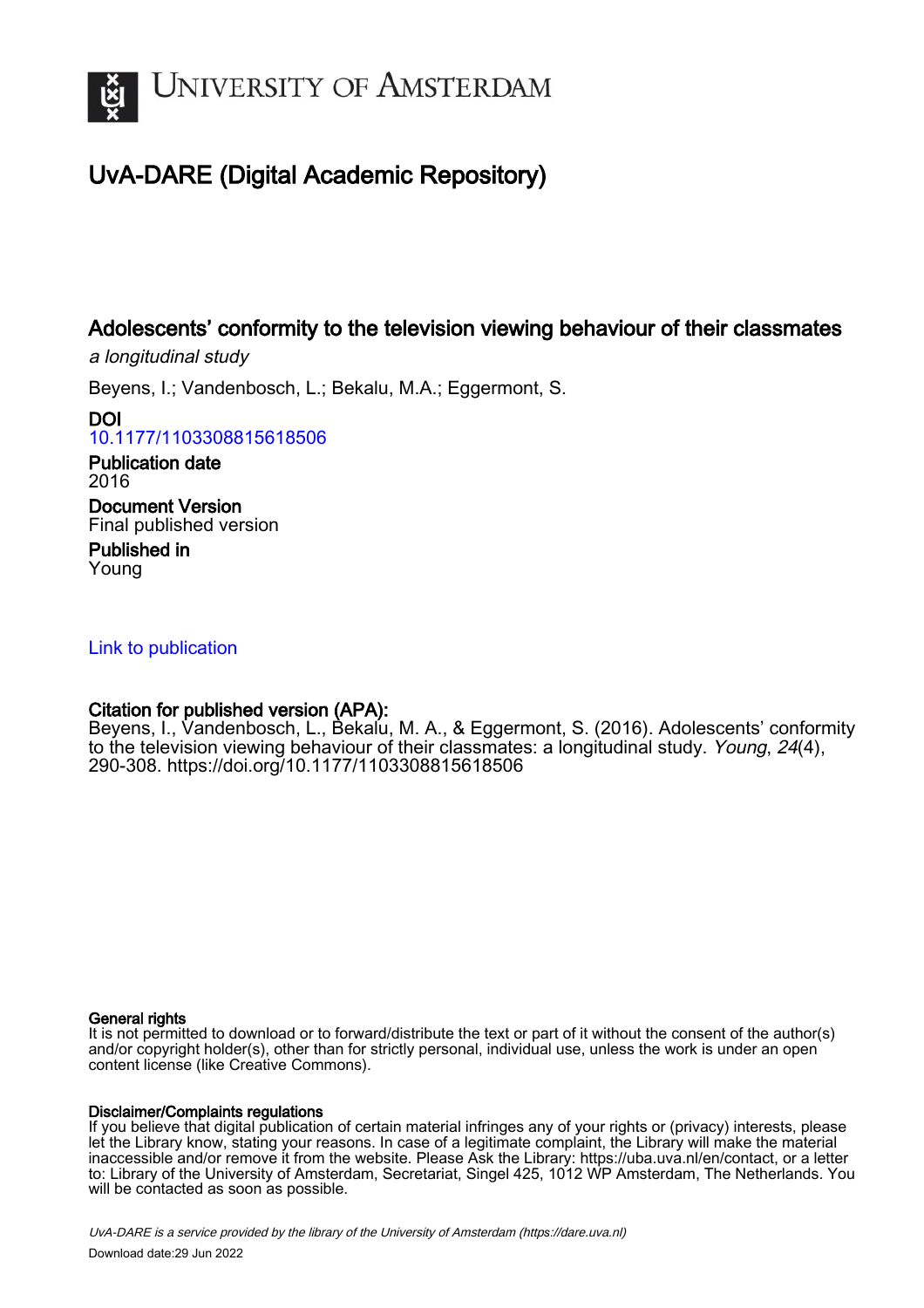# **Adolescents' Conformity to the Television Viewing Behaviour of their Classmates: A Longitudinal Study**

Young 24(4) 290–308 © 2016 Sage Publications and YOUNG Editorial Group SAGE Publications sagepub.in/home.nav DOI: 10.1177/1103308815618506 http://you.sagepub.com



**Ine Beyens<sup>1</sup> Laura Vandenbosch2 Mesfin Awoke Bekalu3 Steven Eggermont4**

## **Abstract**

While it is well understood that demographic, cultural, and personality characteristics predict adolescents' television viewing, little is known about adolescents' conformity to the television viewing behaviour of their peers. In particular, there is a lack of research that investigates the similarity in television programme preferences among adolescents and their classmates. The current three-wave panel study involving 732 adolescents showed that, at baseline, adolescents watched one-fourth of the television programmes that their classmates watched. Adolescents were more likely to conform to the television programme preferences of their classmates than to the preferences of non-classmates. Latent growth curve modelling demonstrated that the similarity in programme preferences among adolescents and their classmates increased over time. Adolescents' overall television viewing predicted the baseline similarity in programme preferences and adolescents' degree of social viewing, access to a bedroom television, and the total amount of television viewing predicted the long-term growth in similarity.

## **Keywords**

adolescence, classmates, peer proximity, peers, television

#### **Corresponding author:**

Steven Eggermont, School for Mass Communication Research, University of Leuven, Parkstraat 45 P.O. BOX 3603, 3000 Leuven, Belgium.

<sup>1</sup> Amsterdam School of Communication Research (ASCoR), University of Amsterdam, Amsterdam, The Netherlands.

<sup>&</sup>lt;sup>2</sup> School for Mass Communication Research, University of Leuven, Leuven, Belgium; Research Foundation Flanders (FWO-Vlaanderen), Belgium and Media, ICT, and Interpersonal Relations in Organisations and Society (MIOS), University of Antwerp, Antwerp, Belgium.

<sup>&</sup>lt;sup>3</sup> Department of Social and Behavioral Sciences, Harvard T.H. Chan School of Public Health, Harvard University, Boston, USA.

<sup>4</sup> School for Mass Communication Research, University of Leuven, Leuven, Belgium.

E-mail: Steven.Eggermont@soc.kuleuven.be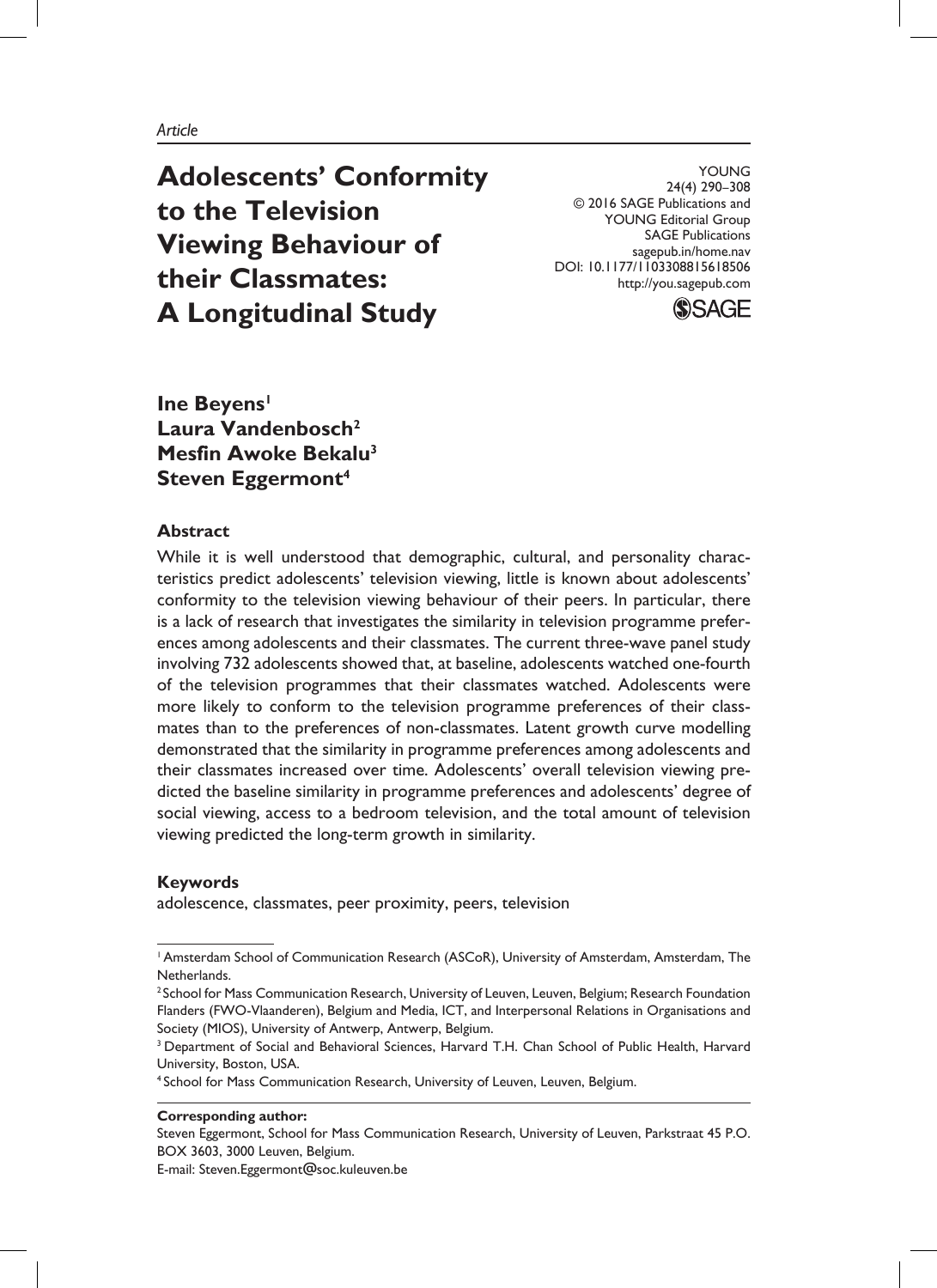## **Introduction**

Adolescent television viewing has repeatedly been associated with undesirable attitudes and beliefs, risk behaviours, and negative health outcomes. For instance, adolescents' television viewing is associated with positive views of smoking (e.g., Paek and Gunther, 2007), and alcohol use (e.g., Russell et al., 2014), dysfunctional appearance beliefs (e.g., Vandenbosch and Eggermont, 2013), and stereotypical sexual beliefs (e.g., Eggermont, 2006; Vandenbosch and Beyens, 2014). Furthermore, adolescents' television viewing is associated with risky and unhealthy behaviours, such as smoking (e.g., Beullens and Van den Bulck, 2014), alcohol consumption (e.g., Van den Bulck and Beullens, 2005), and sexual risk taking (e.g., Chandra et al., 2008). Also, television viewing is associated with unfavourable health outcomes, such as poor fitness (e.g., Tremblay et al., 2011), overweight (e.g., Van den Bulck and Hofman, 2009), and sleep problems (e.g., Johnson et al., 2004).

While previous research has greatly increased our understanding of television effects among adolescents, it is not well understood why adolescents watch certain television content. Much of the research on the predictors of adolescents' television viewing has been focused on individual characteristics, such as age, education, and personality characteristics (e.g., Jordan et al., 2010; Roberts et al., 2005). However, the role of social contexts, and peer contexts in particular, in adolescents' television viewing has received relatively little attention (Nathanson, 2001). The current study aims to address this lacuna.

Because peer groups play an increasingly important role in shaping the social context of adolescents (Steinberg and Monahan, 2007), we will investigate adolescents' television behaviour within the context of one of the most important peer groups for adolescents, namely, classmates (Rubin et al., 2006). In particular, we will examine the prevalence of similarities in television viewing preferences among adolescents and their classmates.

Furthermore, this study aims to investigate potential differences in similarity between adolescents' television viewing preferences and those of their classmates and non-classmates, respectively. In particular, adolescents may associate more with their classmates than with their non-classmates. Research has shown that close peers are more influential than distant peers (Paek and Gunther, 2007; Yanovitzky et al., 2006). In this view, classmates, who, Rubin et al. (2006) argue, are close peers, may share more television preferences when compared with non-classmates, who are distant peers. Also, in order to verify whether adolescents particularly conform to the viewing behaviour of their classmates, it is important to investigate whether the similarity in television programme preferences is stronger among adolescents and their classmates than among adolescents and peers who are not their classmates.

In addition, the current study aims to examine the factors that explain the development of similar television viewing preferences among classmates. In particular, we will investigate the extent to which structural features (i.e., the amount of total television viewing, social television viewing, and private television access) and attachment to peers affect the development of similar television programme preferences.

Finally, the present study contributes to the literature by using a longitudinal design, that allows us to investigate whether the similarity in adolescents' television viewing preferences increases over time. Prior studies on adolescents' television viewing have mostly applied a cross-sectional survey design (e.g., Jordan et al., 2010; Russell et al., 2014). Yet, longitudinal studies are needed to fully understand how the similarity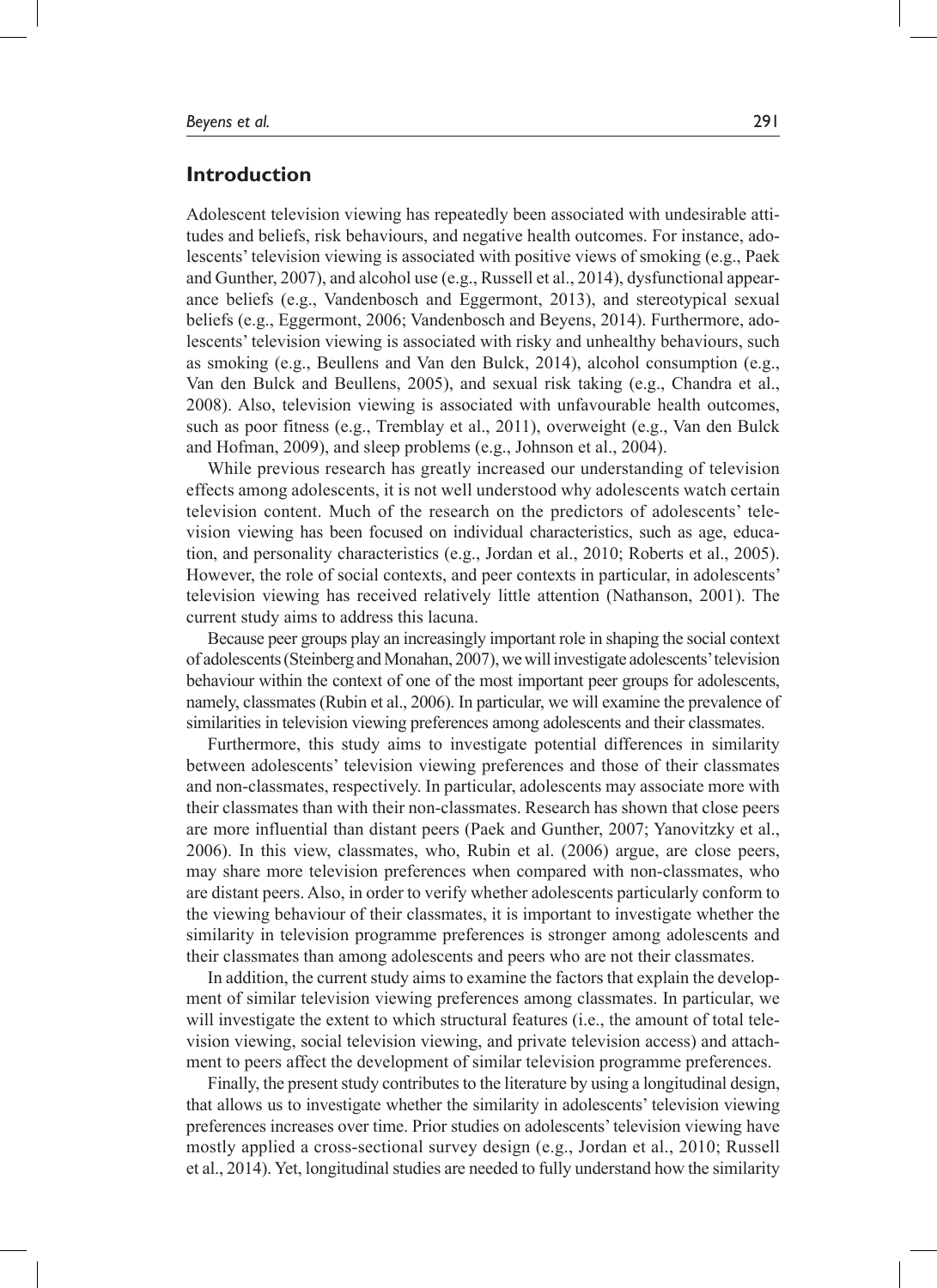in adolescents' television viewing develops over time (Slater, 2004; Westlund and Bjur, 2014). Therefore, we conducted a three-wave panel study in a sample of 732 early adolescents. Because adolescence is marked by an increased susceptibility to peer pressure that starts in early adolescence and culminates in middle adolescence (Gardner and Steinberg, 2005), we followed adolescents from early through middle adolescence in the current study.

# **Prevalence of Similarities in Television Programme Preferences among Adolescents and their Classmates**

Peer influences on individuals' perceptions and behaviours have long been an object of inquiry (e.g., Bauman and Ennett, 1996; Kobus, 2003), in particular among adolescents (Jaccard et al., 2005) because peer groups play an increasingly important role in shaping the social context of adolescents (Steinberg and Monahan, 2007). Susceptibility to peer pressure increases during early adolescence, peaks during middle adolescence, and subsequently declines (Gardner and Steinberg, 2005). Several theories, such as social learning theory (Bandura, 1977) and social identity theory (Tajfel and Turner, 1986), as well as a considerable body of research have confirmed the impact of peer groups on a variety of adolescent behaviours (e.g., Gruber and Fineran, 2008; Wouters et al., 2010).

In this vein, scholars have found that peer groups also play an important role in adolescents' media use (Nathanson, 2001; Suess et al., 1998; Suoninen, 2001). Media serve many social uses in peer situations (Lull, 1980; Suess et al., 1998). Media provide topics for conversations with peers, facilitate identification with peer groups, and strengthen relationships with peers (Lull, 1980; Suess et al., 1998). Media connect adolescents to their peers and contribute to their socialization with peers (Arnett, 1995; Suess et al., 1998; Suoninen, 2001). According to Arnett (1995), adolescents' media use is inherent to the socialization process in which adolescents who associate with their peer group adopt the behaviours of that peer group, including media use. Adolescents want to belong to their peer group (Goodenow, 1993) and watching the same television programmes as their peers may facilitate the connection with their peers (Suess et al., 1998). Adolescents' need to associate with their peers may thus be reflected in a similarity in television programmes.

One adolescent peer group that may particularly produce such a similarity effect is an adolescent's group of classmates, because early adolescents spend a substantial part of the day with their classmates (Östberg, 2003; Rubin et al., 2006) and because television programmes are one of the most popular conversation topics among adolescents at school (Suess et al., 1998). In Belgium, students typically share classes with a fixed group of classmates who engage in a common curriculum and spend all classes together (32 hours/week). Being part of a class group creates a need to participate in that group and associate with the classmates (Östberg, 2003) and to become accepted by the classmates (Olthof and Goossens, 2008). This need to belong with their classroom peers (Goodenow, 1993) motivates adolescents to behave in a similar way as their classroom peers, because adolescents assume that this will increase their chances to become accepted by these classroom peers (Olthof and Goossens, 2008). For instance, Olthof and Goossens (2008) found that the need to be accepted by their classmates predicted adolescents' engagement in antisocial behaviour. Others found that classmates influence adolescents' cognitive (Hattie, 2002) as well as non-cognitive outcomes (Van Landeghem et al., 2002).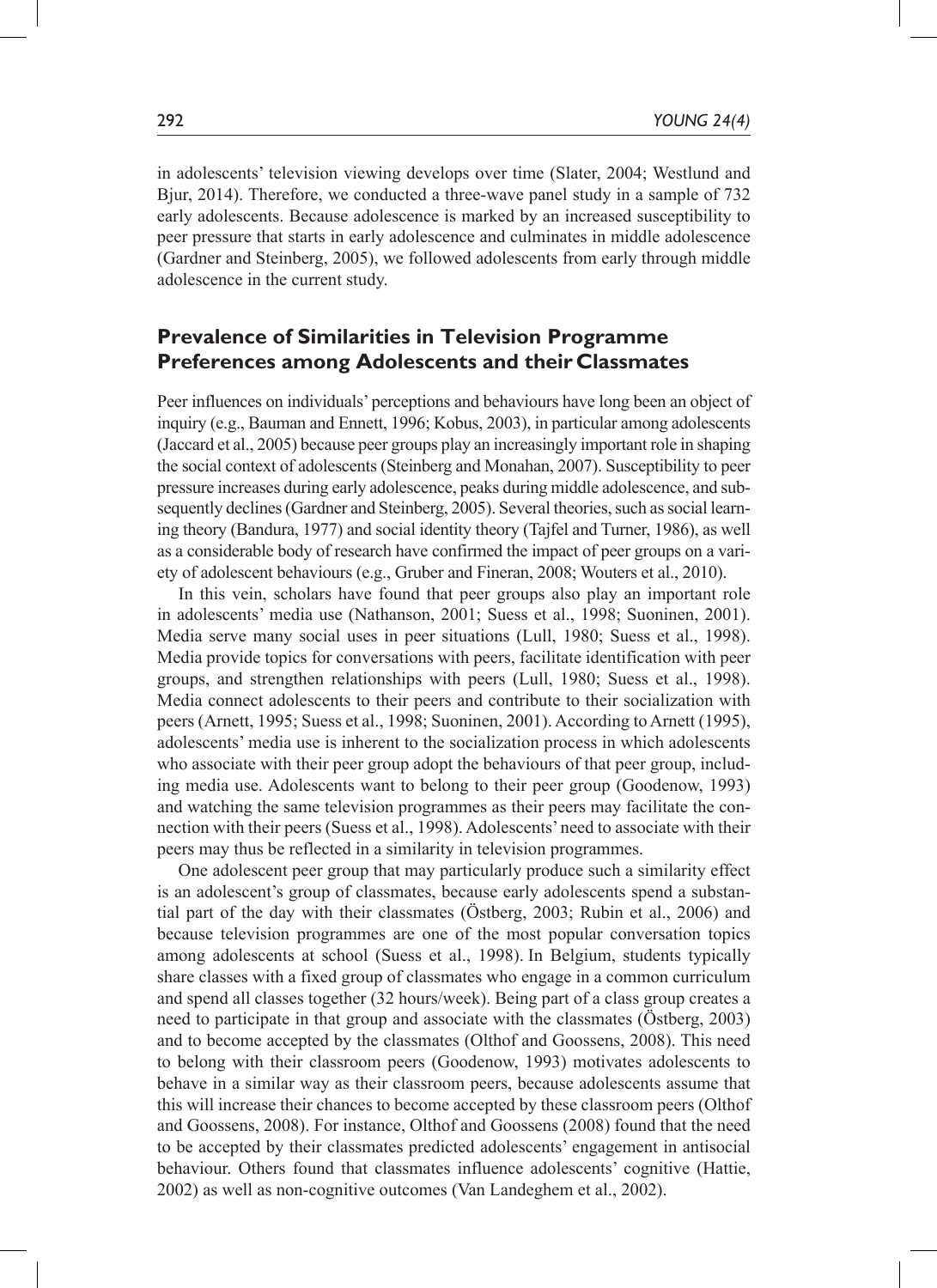Yet, it is not clear whether the socializing role of adolescents' classmates is also reflected in adolescents' television viewing. Qualitative research has demonstrated that adolescents' conversations at school often concern television programmes (Suess et al., 1998). Adolescents feel a need to watch the television programmes that their school peers watch so that they are able to engage in discussions about the programmes with their school peers (Suess et al., 1998). Moreover, Suess et al. (1998) state that certain television programmes may be so popular and important in adolescents' peer groups at school that adolescents need to watch every episode in order to participate in peer group discussions. Classmates may thus share a considerable number of television programme preferences. Yet, no studies exist that have quantitatively examined the prevalence of similarities in television viewing preferences among adolescents and their classmates.

As previous research does not allow us to specify how strong the similarity in television viewing preferences is among classmates, we pose the following research question:

*RQ1: How strong is the similarity in television programme preferences among adolescents and their classmates?*

# **Difference in Similarities in Television Programme Preferences between Classmates and Non-classmates**

The similarity in television programme preferences may be stronger among adolescents and their classmates than among adolescents and peers who are not their classmates (Paek and Gunther, 2007; Yanovitzky et al., 2006). According to the peer proximity thesis, which implies a distinction between peers at a proximal level and peers at a distal level (Bearman, 2002), different peers are expected to play differential roles and different mechanisms operate across peer group levels (Bearman, 2002; Bearman and Bruckner, 1999). At the proximal level, direct conformity is important, whereas among distant peers, subtle diffusion processes shape peer culture. Research studying the proximity hypothesis has found that close peers are more influential than distant peers (Paek and Gunther, 2007; Yanovitzky et al., 2006).

Applying this notion to adolescents' television preferences implies that the similarity in television viewing preferences is stronger among adolescents and their classmates than among adolescents and peers who are not their classmates. Based on these assumptions, we hypothesize:

H1: The similarity in television programme preferences is stronger among adolescents and their classmates than among adolescents and peers who are not their classmates.

# **Similarities in Television Programme Preferences among Adolescents and their Classmates Over Time**

Several indications exist that the similarity in television programme preferences of adolescents and their peers may increase over time. First, conformity to peer pressure increases during early adolescence and peaks during middle adolescence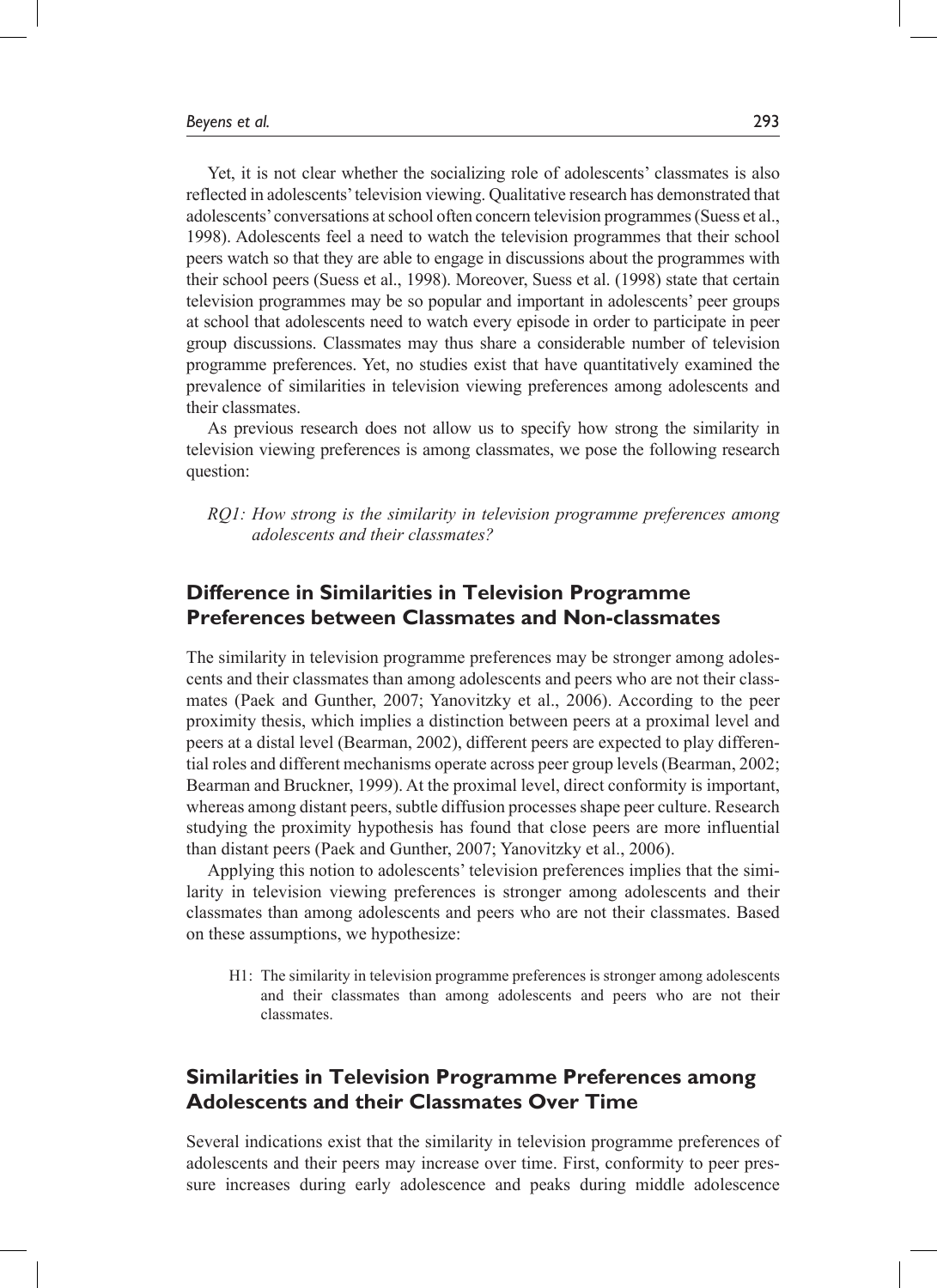(Gardner and Steinberg, 2005). As such, adolescents' tendency to watch the television programmes that their peers watch may also increase over time. Second, based on social network theory (Kobus, 2003; Wasserman and Faust, 1994), it can be expected that the longer adolescents share classes, the more they will consider their classmates to be reference points. Over time, the class group and classmates become more important and the norms of the class group become more significant. Ultimately, this may result in an increased similarity in television programme preferences among adolescents and their classmates. Therefore, we formulate the following hypothesis:

H2: The similarity in television programme preferences among adolescents and their classmates increases over time.

# **Antecedents of the Development of Similarities in Television Programme Preferences among Adolescents and their Classmates**

Several mechanisms may stimulate or curb the similarity in television programme preferences among adolescents and their classmates over time. Prior research suggests that structural television viewing factors and peer attachment may predict the development of similarities in television preferences among classmates.

Consistent with structural theories that suggest that characteristics of television exposure may affect the likelihood that a viewer will watch a specific television programme (Cooper and Tang, 2009), three structural factors are considered. First, adolescents' total amount spent watching television could affect the similarity in adolescents' television preferences over time. More specifically, adolescents who spend a substantial amount of time watching television have more opportunities to select programmes in accordance with their peers (Cooper and Tang, 2009). Thus, over time, the overall amount of television that an adolescent watches may increase the similarity in programme preferences.

Second, social viewing may affect the similarity in adolescents' television preferences over time. Indications exist that the television programmes that adolescents watch depend on social viewing of television programmes with other people, in particular with family members (Livingstone, 2002; Wonneberger et al., 2011). When an adolescent is watching television with others, television programme selection depends on the 'socially negotiated choices' of the audience (Bjur, 2009; Taneja and Viswanathan, 2014). For instance, when adolescents watch television at home, they will likely need to negotiate with other family members (e.g., a sibling or parent) on what programme they will watch. Therefore, when adolescents watch television with others, it is possible that they watch television programmes that others prefer but that they themselves do not necessarily prefer (Webster and Wakshlag, 1983) and that are not consistent with the television programme preferences of the adolescents' classroom peers. As such, adolescents who regularly watch television with other people may have less opportunities to watch the television programmes that their classmates watch and adapt to the television viewing preferences of their close peers. Hence, we expect that, over time, higher frequency of social viewing decreases the similarity in television programme preferences among adolescents and their peers.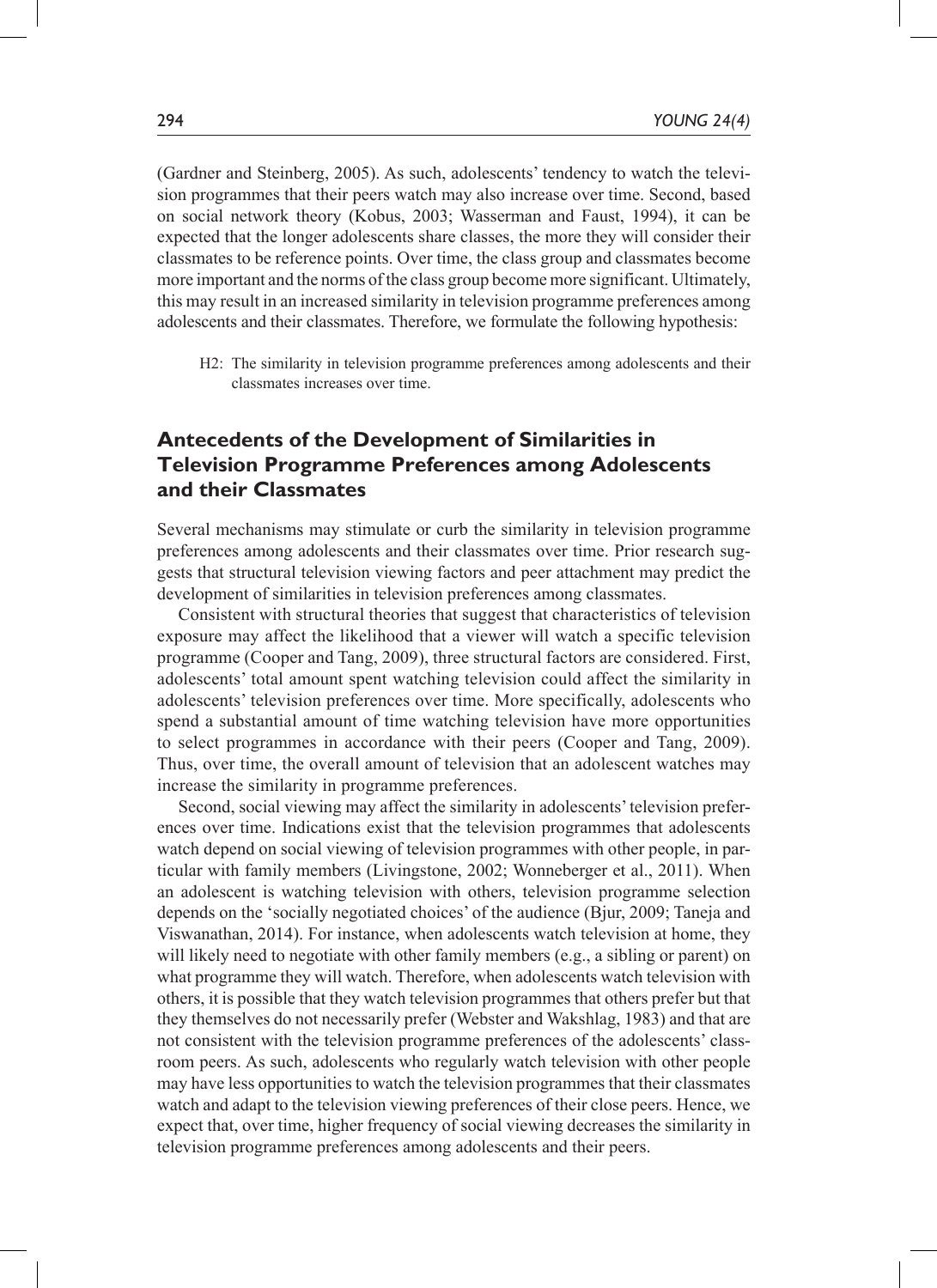Third, private access to a television set could influence the similarity in adolescents' television preferences over time. Prior research already demonstrated the importance of having a bedroom television for adolescents' television viewing (Jordan et al., 2010). By having a bedroom television, adolescents have much more privacy and freedom to select their preferred television programmes, which increases the possibility to watch television programmes that their classmates tend to watch (Cooper and Tang, 2009). As such, having a television set in one's bedroom increases the opportunity for adolescents to conform to the programme preferences of their peers and, thus, increases the similarity in television programme preferences among adolescents and their peers over time.

Overall, we formulate the following hypotheses regarding the structural factors of television:

- H3<sub>a</sub>: Over time, a higher amount of television viewing increases the similarity in television programme preferences among adolescents and their classmates.
- $H3<sub>b</sub>$ : Over time, a lower frequency of social viewing increases the similarity in television programme preferences among adolescents and their classmates.
- H3<sub>c</sub>: Over time, private television access increases the similarity in television programme preferences among adolescents and their classmates.

Adolescents' attachment to their peers may be the second major factor that predicts the level of similarity in programme preferences over time. Bowlby's attachment theory explains that adolescents with strong attachment ties are more 'socially' adaptive (Bowlby, 1982). Individuals with strong attachment ties are more likely to connect with important others. For instance, peer attachment in adolescents has repeatedly been related to reaching out to peers (Armsden and Greenberg, 1987; Greenberg et al., 1993). Also, media use gives adolescents a sense of connectedness to their close peer network, which is characterized by specific peer norms and values (Arnett, 1995; Suess et al., 1998). Arguably, adolescents with higher levels of peer attachment are more likely to reach out and connect to their classmates and thus may share more similar television programme preferences.

Based on these assumptions, we seek to investigate whether peer attachment explains similar programme preferences among close peer groups. We formulate the following hypothesis:

H4: Over time, a higher attachment to peers increases the similarity in television programme preferences among adolescents and their classmates.

# **Method**

### *Participants and Procedure*

Approval for the quantitative survey was granted by the institutional review board of the authors' university. Informed consent was obtained from the school head, as is customary in Belgium. Nine schools participated in the study and attention was given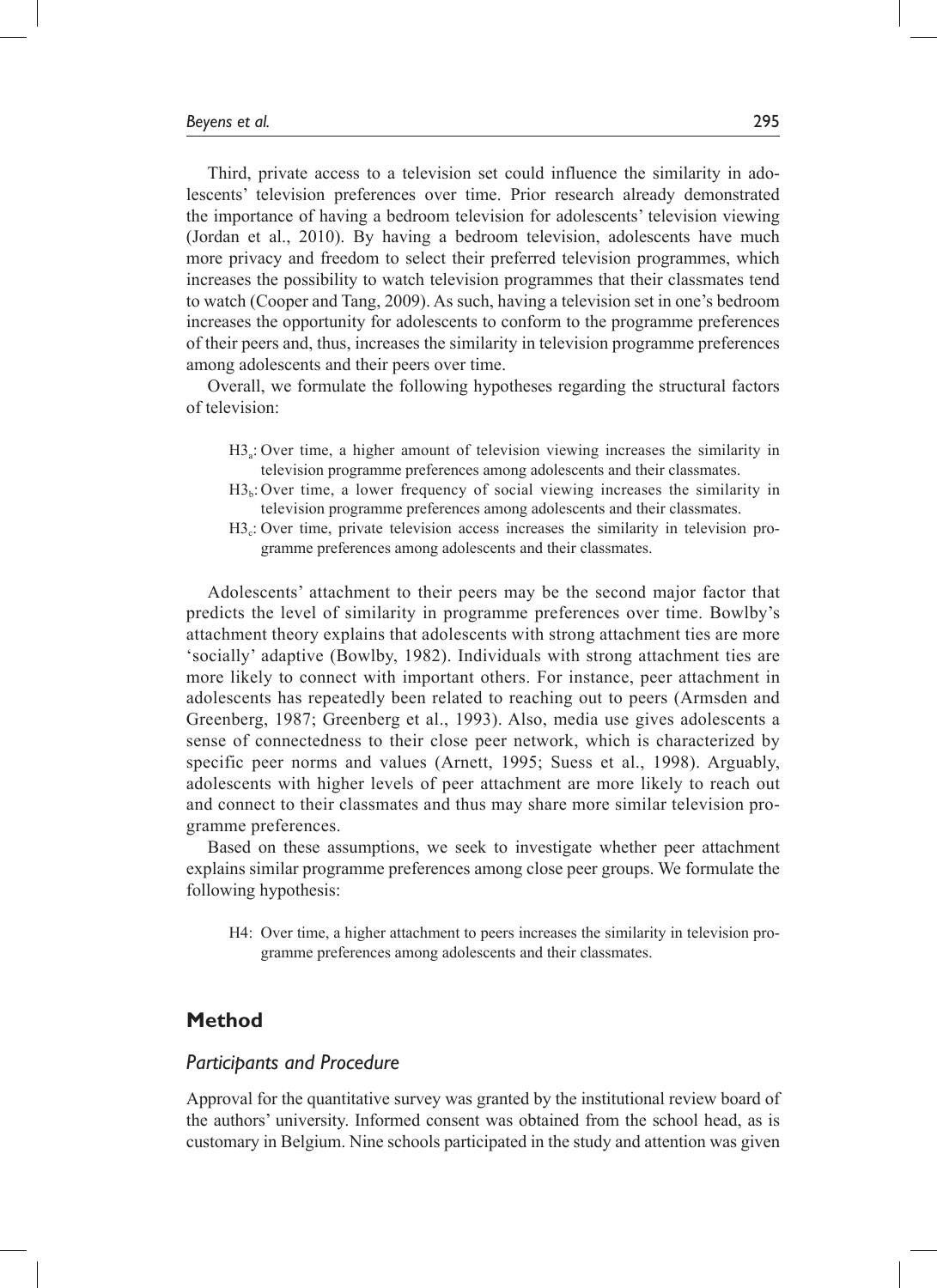to ensuring that the sample represented students from different education levels and different regions in Belgium. The selected schools were visited by a research team during three consecutive years, with a 1-year interval. All students in the 7th, 8th, and 9th grades who were present during the researchers' visits completed pencil and paper surveys respectively at Waves 1, 2, and 3. The students were told that the study aimed to investigate their leisure habits. To increase confidentiality, the researchers ensured that the students were unable to discuss or view the answers of their peers and instructed the students to write their identification data on separate forms so that survey answers could be processed separately from identification data.

In Waves 1, 2, and 3, adolescents from, respectively, 51, 46, and 48 different class groups participated. In Belgium, the educational system in secondary school has a strong classroom structure. Class groups in secondary school are composed of grouping together students with the same subject choice and specific curriculum and with a fairly homogenous learning ability (Belfi et al., 2012). As such, adolescents spend all classes with the same group of peers. The class groups in our study consisted of 19 (Wave 1), 18 (Wave 2), and 15 (Wave 3) students on average.

A total of 1,102 adolescents participated in Wave 1, 1,085 adolescents participated in Wave 2, and 773 adolescents participated in Wave 3. A total of 732 students completed the questionnaires for all waves and were included in the analytical sample of the current study, representing a response rate of 66.4 per cent. At baseline, 51.8 per cent were boys, 48.2 per cent were girls, and the average age was 12.13 years  $(SD = 0.48)$ . Tests exploring differences among students participating only in Wave 1 and students participating in the three waves showed that boys (63.3 per cent) were less likely than girls (70.3 per cent) to participate in each wave  $(\chi^2(1) = 6.09)$ ,  $p < 0.05$ ) and that adolescents who participated in each wave ( $M = 1.45$ , SD = 0.67) had a higher educational level than adolescents who did not  $(M = 1.29, SD = 0.55;$  $t(622.71) = -4.15, p < 0.01$ .

#### *Measures*

#### *Similarity in Television Programme Preferences*

Respondents indicated on a five-point scale ranging from *never* (= 1) to *almost every*   $week (= 5)$  how often they watched each of the television programmes that had been broadcasted on the five general interest television channels during the preceding 6 weeks in Belgium (i.e., the mainstream television channels). Television programmes included soap operas, news, sports, reality shows, and drama. The programme list included 100 (Wave 1), 88 (Wave 2), and 93 (Wave 3) programmes, respectively. First, we determined the level of *similarity in programme preferences between each respondent and his/her classroom peers* for each wave. Frequency tables of viewership for all television programmes were generated for each class group to assess the total number of programmes regularly viewed by the class group (i.e., the number of programmes that were viewed by more than one student in each class group). Next, we divided the number of programmes viewed by each pupil by the total number of programmes regularly viewed by the class group. For example, students of class group A regularly viewed 35 programmes of the programme list. Tom, a member of class group A, watched four of the 35 programmes that were viewed by his class group. Thus, Tom's level of similarity was  $4/35 = 0.11$ . Second, we determined the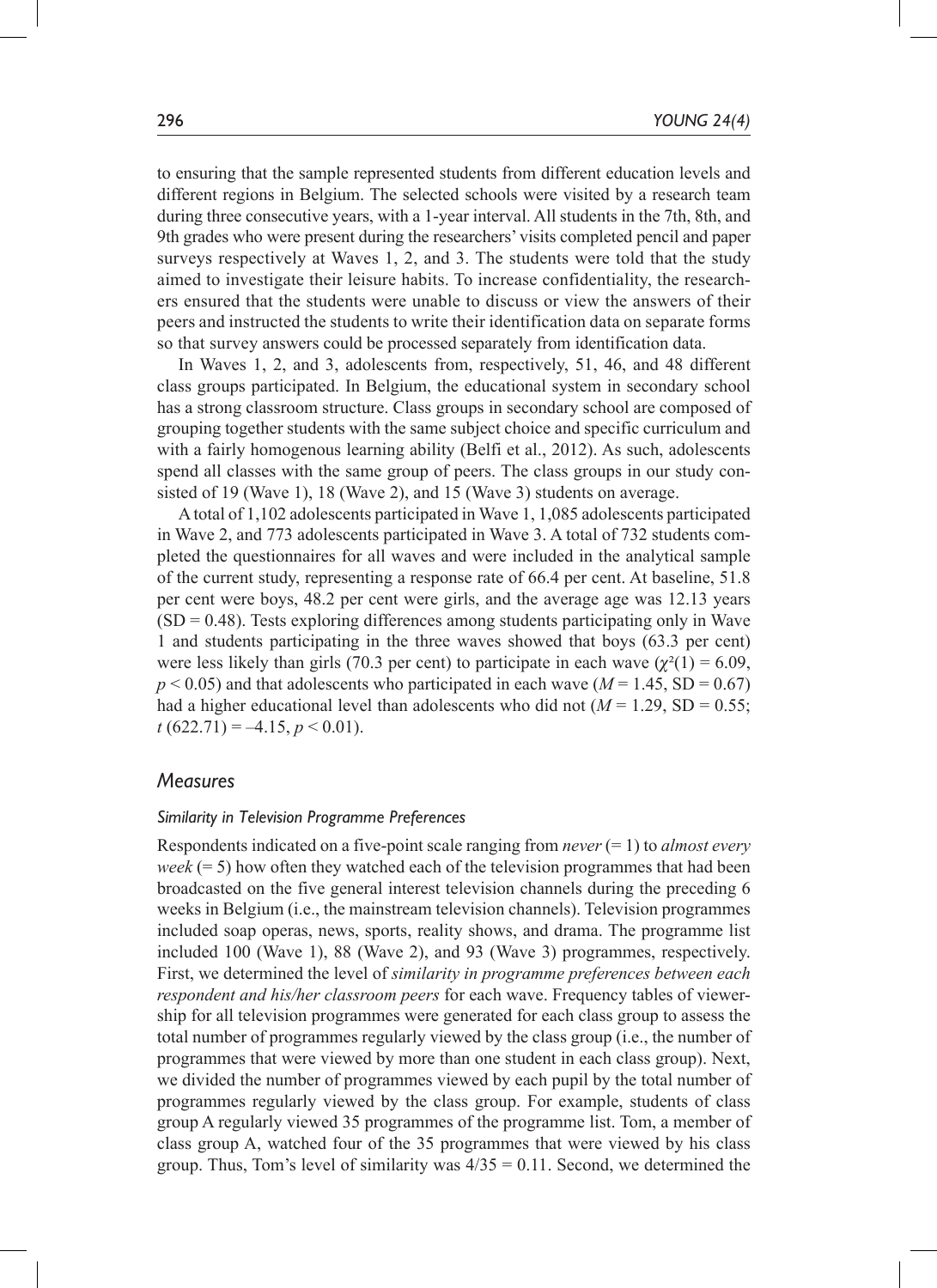level of *similarity in programme preferences between each respondent and his/her non-classroom peers* for each wave, using a similar procedure as for classroom peers. Frequency tables of viewership for all television programmes were generated to examine which programmes were viewed by more than one student. Next, we divided the number of programmes viewed by each student by the total number of programmes regularly viewed by the peer group.

### *Total Amount of Television Viewing*

Respondents reported how much television they watched using seven timelines. A timeline ranging from 7 a.m. to 1 a.m. the next day was presented for each day of the week. Each hour on the timeline was divided into two checkboxes, each representing 30 minutes. Respondents marked a checkbox if they were watching television during the corresponding 30 minutes. Weekly television viewing time in hours was calculated by summing across the marked checkboxes for the seven timelines. To convert this estimate into hours, the total sum was divided by two (because 1 hour on the timeline was divided into two checkboxes each representing 30 minutes). This procedure has been applied successfully in prior television research (see, e.g., Vandenbosch and Eggermont, 2011; Van den Bulck and Hofman, 2009). Television viewing was defined for the participants as 'every instance in which they watch television, a video, or DVD on a television set'.

#### *Social Television Viewing*

Based on prior research (Greenberg et al., 1993), participants rated four statements (e.g., 'When you are viewing television during the evening, is there someone else in the room?') on a scale ranging from *never*  $(= 1)$  to *very often*  $(= 4)$   $(\alpha = 0.77)$ . The scale was created by averaging the four items. Higher scores indicate higher social viewing frequency.

#### *Private Television Access*

Participants indicated if they had a television in their bedroom (*no* = 1; *yes =* 2).

#### *Attachment to Friends*

Participants rated 25 statements (e.g., 'If I talk with my friends, they are interested in my opinion') of the Attachment Scale (Armsden and Greenberg, 1987) on a fivepoint scale ranging from *(almost) never true*  $(=1)$  to *(almost) always true*  $(=5)$  ( $\alpha$  = 0.89). The scale was created by averaging the items. Higher scores indicate higher levels of attachment.

# **Results**

### *Descriptive Statistics*

Table 1 presents the descriptive statistics for the main variables at Waves 1, 2, and 3. At baseline, adolescents watched 22 hours of television per week on average  $(M_{\text{wave}} = 21.99, SD = 11.46)$ . Most adolescents did not have a television set in their bedroom (74 per cent) and adolescents often viewed television with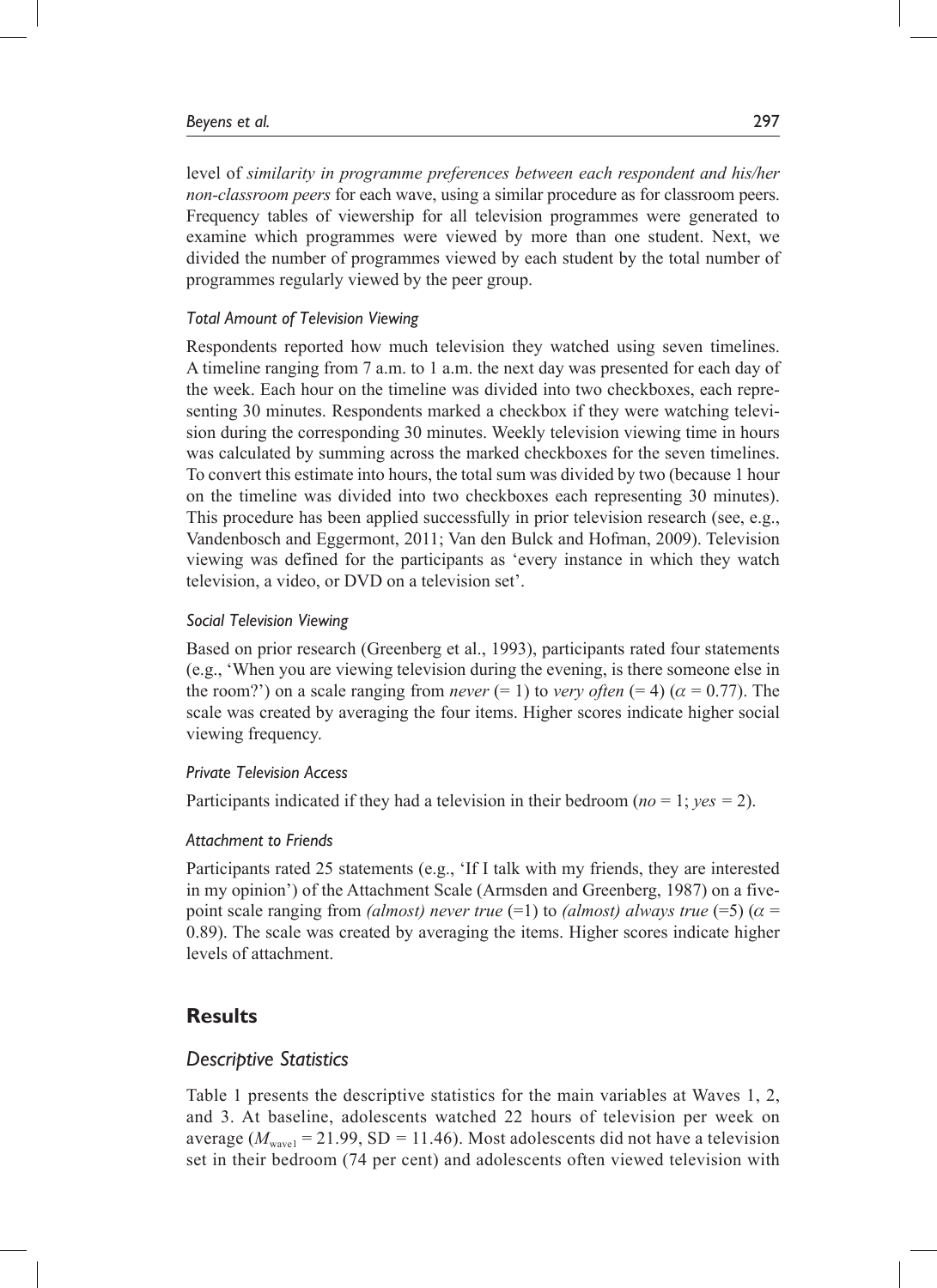|                                                              | Wave I        | Wave 2        | Wave 3        |
|--------------------------------------------------------------|---------------|---------------|---------------|
| Gender (%)                                                   |               |               |               |
| Boys                                                         | 51.8          | 51            | 48.5          |
| Girls                                                        | 48.2          | 49            | 51.5          |
| Educational level (%)                                        |               |               |               |
| General secondary education                                  | 76.I          | 70.4          | 61.5          |
| Technical secondary education                                | 19.1          | 10.4          | 25.0          |
| Vocational secondary education                               | 4.8           | 19.3          | 13.5          |
| Television viewing (hours per week)                          | 21.99 (11.46) | 24.08 (12.32) | 24.21 (12.90) |
| Social television viewing                                    | 3.45(0.66)    | 3.34(0.70)    | 3.34(0.73)    |
| Attachment to friends                                        | 3.73(0.55)    | 3.81(0.52)    | 3.76(0.53)    |
| Private television access (% yes/% no)                       | 26%/74%       | 32.9%/67.1%   | 33.8%/66.2%   |
| Similarity in television preferences<br>among classmates     | 0.26(0.15)    | 0.29(0.16)    | 0.30(0.17)    |
| Similarity in television preferences<br>among non-classmates | 0.17(0.11)    | 0.21(0.13)    | 0.15(0.10)    |

**Table 1.** Socio-demographic Characteristics of the Sample and Means, Standard Deviations and Percentages for the Study Variables (*N* = 732)

**Source:** Authors' own.

others  $(M_{\text{wave}} = 3.45, SD = 0.66)$ . Attachment to peers was moderate  $(M_{\text{wave}} = 3.73,$  $SD = 0.55$ ).

## *Research Question 1*

Our first research question asked how strong the similarity in television programme preferences among adolescents and their classmates was. The findings showed that, at baseline, adolescents watched one-fourth of the programmes that their classmates watched  $(M_{\text{wave}} = 0.26, SD = 0.15)$ . At Waves 2 and 3, adolescents watched almost one-third of the programmes that their classmates watched  $(M_{\text{wave}} = 0.29, SD = 0.16;$  $M_{\text{wave3}} = 0.30, SD = 0.17$ .

## *Hypothesis 1*

Hypothesis 1 predicted that the similarity in television programme preferences would be stronger among adolescents and their classmates than among adolescents and peers who are not their classmates. The results showed that within each wave, adolescents shared a greater amount of programme preferences with their classmates when compared with non-classroom peers. For instance, while adolescents watched less than one-fifth of the programmes that non-classmates watched at baseline  $(M_{\text{wave}})$  $= 0.17$ , SD = 0.11), they watched one-fourth of the programmes that their classmates watched  $(M_{\text{wave1}} = 0.26, SD = 0.15)$ .

Paired-samples *t-*tests in each wave indicated that the level of similarity in program preferences among adolescents and their classmates ( $M_{\text{wave1}} = 0.26$ ,  $SD = 0.15$ ;  $M_{wave2} = 0.29$ ,  $SD = 0.16$ ;  $M_{wave3} = 0.30$ ,  $SD = 0.17$ ) was significantly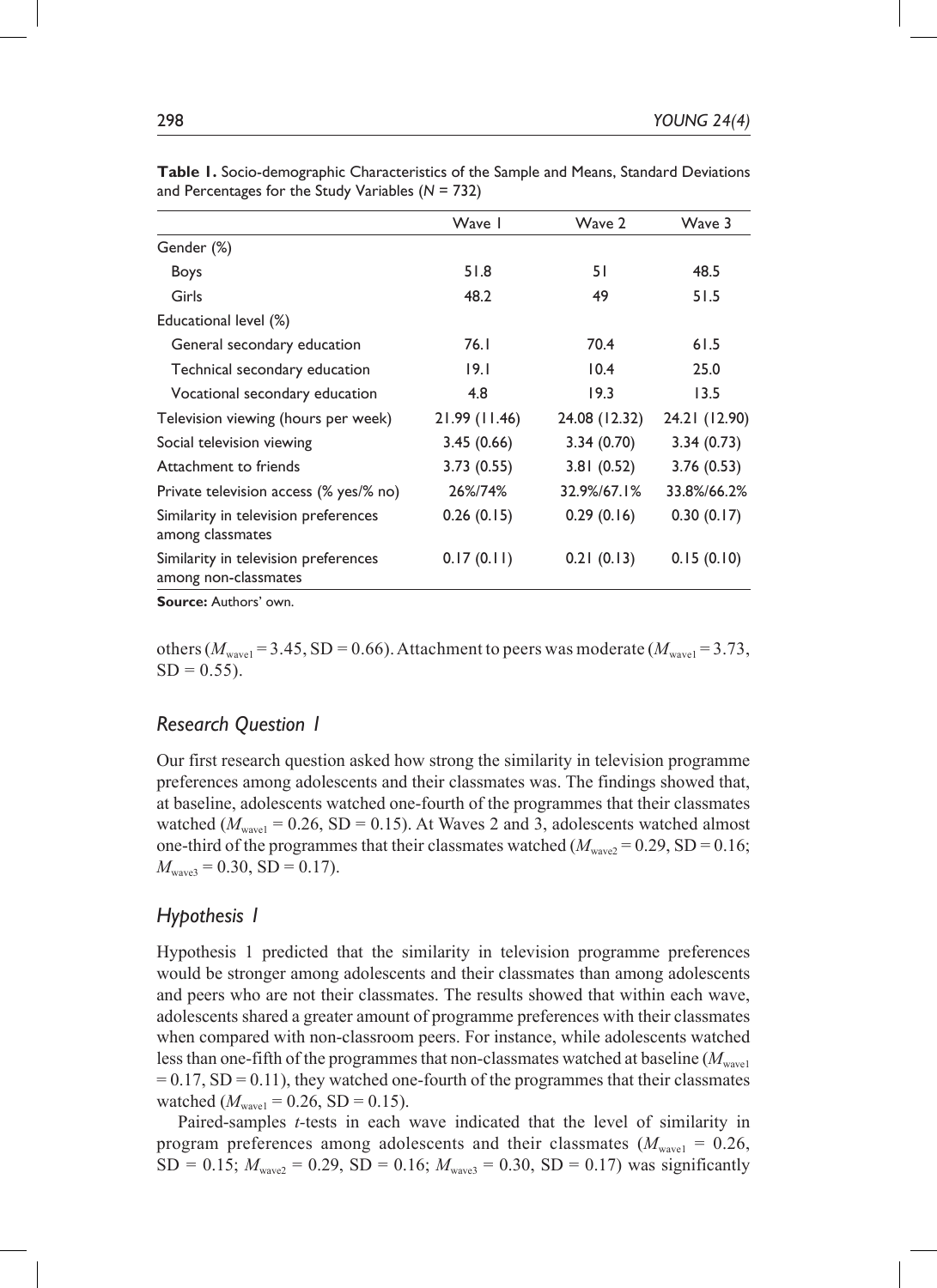higher than the level of similarity among adolescents and peers who were not their classmates ( $M_{\text{wave1}} = 0.17$ , SD = 0.11;  $M_{\text{wave2}} = 0.21$ , SD = 0.13;  $M_{\text{wave3}} = 0.15$ , SD = 0.10;  $t_{wave1}(556) = 30.09$ ,  $p < 0.001$ ;  $t_{wave2}(556) = 34.02$ ,  $p < 0.001$ ;  $t_{wave3}(457) = 32.25$ ,  $p \le 0.001$ ). Hypothesis 1 was thus supported.

## *Hypothesis 2*

Hypothesis 2 predicted that the level of similarity in television programme preferences within a class group would increase over time. Latent growth curve modelling (LGM) was performed to analyze change in individual growth of the similarity in television programme preferences over time. LGM was preferred because it is a powerful method to model changes over time as well as to analyze factors that explain the long-term growth (Byrne, 2010). LGM can only be tested when three conditions are met. First, the outcome variable needs to be continuous. Second, the time interval has to be the same for all individuals. Third, three or more occasions of data collection need to be organized (Byrne, 2010). The current study data met all these conditions.

The LGM model was created with the variables of similarity in television preferences among classmates at Waves 1, 2, and 3 (Model 1). Within the LGM model, the intercept parameter represents adolescents' score on similarity in television preferences among classmates at Wave 1. The slope parameter describes a change in the similarity of television preferences between classmates. If the mean score of the slope parameter is positive and significant, the change in an adolescent's score on similarity in television preferences with classmates over time is significant, and Hypothesis 2 is thus supported. Based on the procedure outlined by Byrne (2010), the paths from the intercept were fixed to 1 and the paths from the slope were fixed to 0, 1, and 2 in line with the respective data collection points.

Results for Model 1 are shown in Figure 1 and Table 2. Model fit was considered acceptable (Byrne, 2010),  $\chi^2 = 5.07$ ,  $df = 1$ ,  $p < 0.05$ , root mean square error of approximation  $(RMSEA) = 0.09$ , comparative fit index  $(CFI) = 0.98$ .<sup>1</sup> The average score for the intercept of similarity in television preferences among classmates was 0.27. This score significantly increased over time with a slope of 0.02 ( $p < 0.001$ ). The covariance between the intercept and slope was not significant, indicating that there was no relationship between adolescents' initial score on similarity in television preferences with classmates and how this score evolved over time.<sup>2</sup>

## *Hypotheses 3 and 4*

Hypotheses 3 and 4 predicted that similarity in TV programme preferences among adolescents and their classmates would be predicted by the total amount of television viewing  $(H3_a)$ , social television viewing  $(H3_b)$ , private access to a television set  $(H3<sub>c</sub>)$ , and attachment to close peers  $(H4)$  (all Wave 1). Again, LGM was performed to test these predictions. In this model (Model 2), it was hypothesized that access to a television set in the bedroom, total amount of television viewing, social television viewing, and attachment to close peers (all Wave 1) predicted both the intercept and slope of the similarity in television preferences among adolescents and their classmates.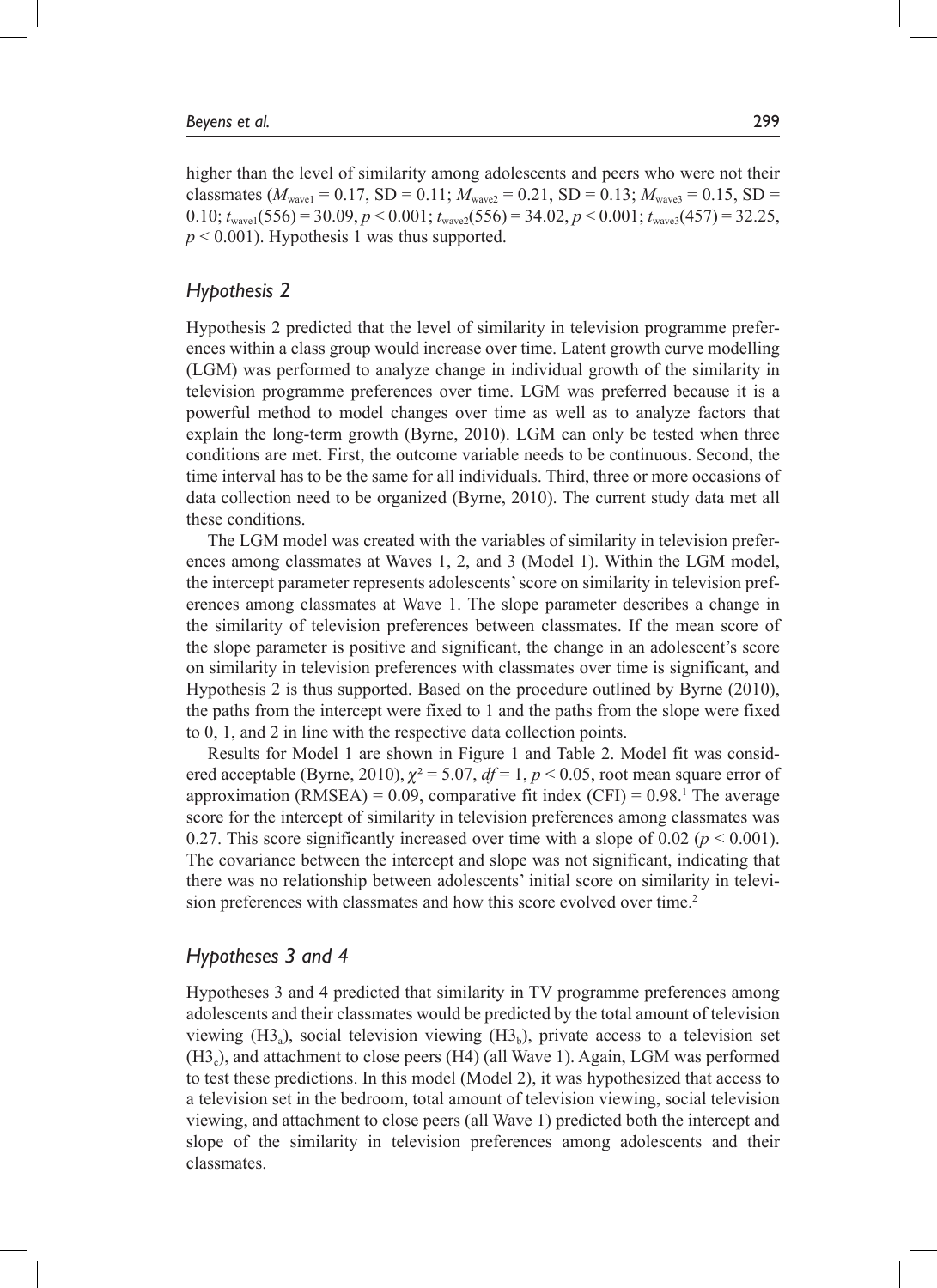

**Figure 1.** Latent Growth Curve Model for the Level of Similarity in Television Programme Preferences among Close Peer Groups over Time

**Source:** Authors' own.

|                                    | <b>Model Fit Measures</b> |      |              | Intercept and Slope<br><b>Estimates</b> |           |
|------------------------------------|---------------------------|------|--------------|-----------------------------------------|-----------|
|                                    | $\gamma^2$ (df)           | CFI. | <b>RMSEA</b> | Intercept                               | Slope     |
| Model 1: Similarity over time      | $5.07*(1)$                | 0.98 | 0.09         | $0.27***$                               | $0.02***$ |
| Model 2: Predicting the similarity | $17.49**$ (6)             | 0.98 | 0.05         | $0.20***$                               | $0.09**$  |

#### **Table 2.** Latent Growth Curve Models

|                           | Predictors of Intercept and Slope for Model 2 |      |           |         |      |          |  |  |
|---------------------------|-----------------------------------------------|------|-----------|---------|------|----------|--|--|
|                           | Intercept                                     |      |           | Slope   |      |          |  |  |
|                           | B                                             | SE   |           | В       | SE   |          |  |  |
| Television viewing        | 0.00                                          | 0.00 | $0.37***$ | $-0.00$ | 0.00 | $-0.15*$ |  |  |
| Social television viewing | 0.01                                          | 0.01 | 0.09      | $-0.01$ | 0.01 | $-0.16*$ |  |  |
| Private television access | $-0.02$                                       | 0.01 | $-0.07$   | $-0.02$ | 0.01 | $-0.15*$ |  |  |
| Attachment to friends     | $-0.00$                                       | 0.01 | $-0.00$   | 0.01    | 0.01 | 0.09     |  |  |

**Source:** Authors' own.

**Notes:** (1) Estimates in the upper part of the table represent model fit measures and estimates for intercept and slope for each model; estimates in the lower part of the table represent estimates for the predictors of the intercept and the predictors of the slope for Model 2. (2)  ${}^*p$  < 0.05.  ${}^{\ast\ast}p$  < 0.01.  ${}^{\ast\ast\ast}p$  < 0.001.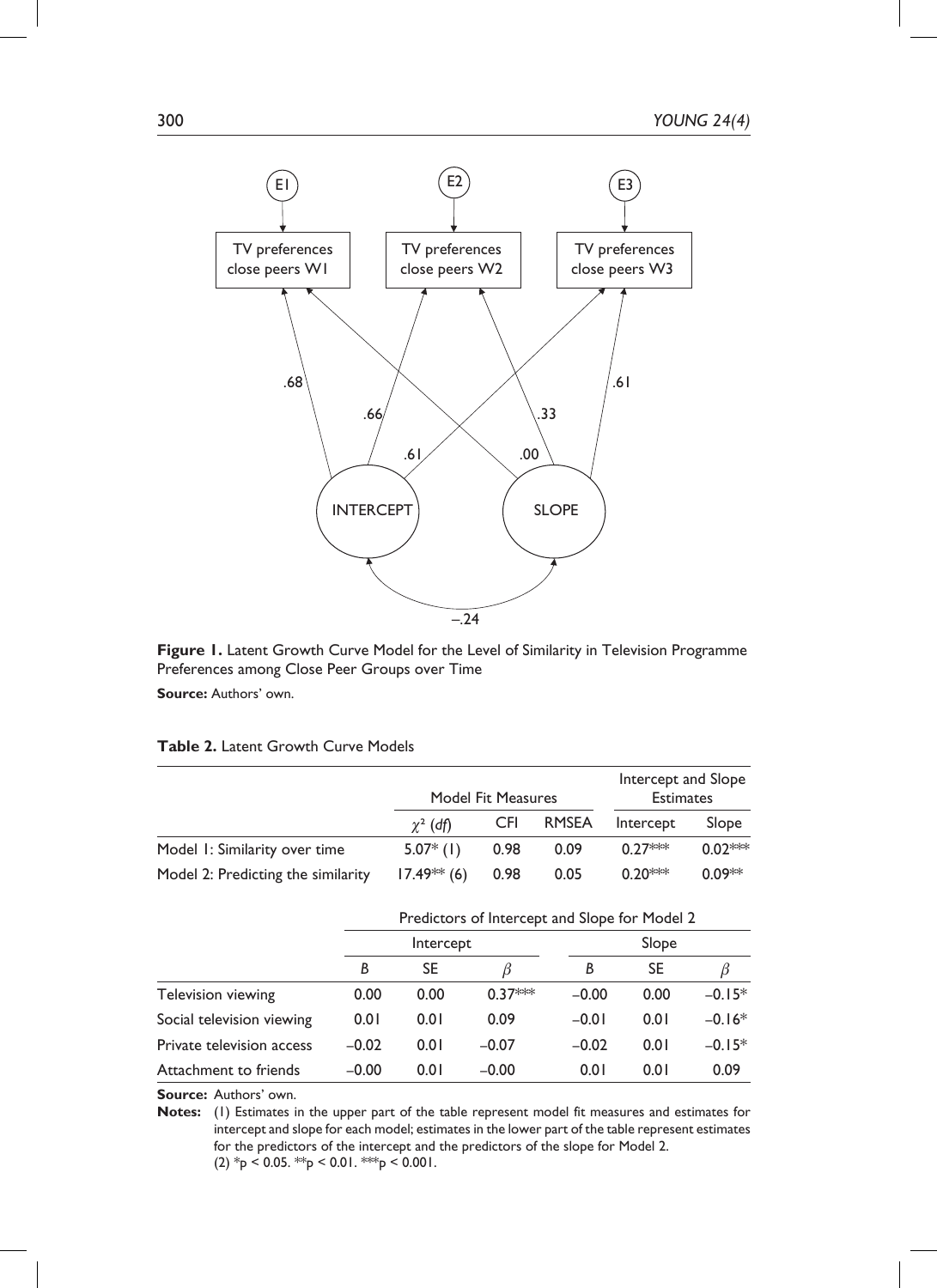Gender socialization literature suggests that gender may be an important control variable when studying the extent to which the proposed antecedents predict the similarity in television preferences between classmates. Research has noted that boys and girls have different television viewing preferences (Roe, 1995). Boys watch television more frequently than girls do (Wiecha et al., 2001). Girls, on the other hand, are more prone to social comparison processes when compared with boys and invest more effort in relationship maintenance with close peers (Lever, 1976, 1978). As such, gender was included in the model as a control variable and was also modelled to predict the intercept and slope.

Results for Model 2 are shown in Table 2. Model fit was considered to be acceptable (Byrne, 2010),  $\chi^2 = 17.49$ ,  $df = 6$ ,  $p < 0.01$ , RMSEA = 0.05 and CFI = 0.98. In line with  $H3_a$ , the results showed that the total amount of television viewing positively predicted the initial value of similarity in television preferences among adolescents and their classmates,  $\beta = 0.37$ ,  $B = 0.00$ ,  $SE = 0.00$ ,  $p < 0.001$ . Adolescents' degree of social viewing  $(H3<sub>b</sub>)$ , access to a bedroom television  $(H3<sub>c</sub>)$ , and attachment to peers (H4) did not predict the initial value of similarity in television preferences among adolescents and their classmates.

Looking at the development of the similarity in television preferences among classmates over time, the results indicated that social television viewing negatively predicted growth in the similarity in television preferences,  $\beta = -0.16$ ,  $B = -0.01$ ,  $SE = 0.01$ ,  $p < 0.05$ . Adolescents who watched less television with others increasingly conformed to the television programme selection of their classmates over time. In addition, the results showed that access to a television set,  $\beta = -0.15$ ,  $B = -0.02$ ,  $SE = 0.01$ ,  $p < 0.05$  and total amount of television viewing,  $\beta = -0.15$ ,  $B = -0.00$ ,  $SE = 0.00, p < 0.05$ , negatively predicted growth in the similarity in television preferences among classmates. Unexpectedly, adolescents who had a bedroom television and adolescents who watched more television showed a smaller increase in the similarity score over the 1-year period. Finally, in contrast to H4, no significant influence was found for attachment to peers on growth in the similarity in television preferences among classmates.

## **Discussion**

The current three-wave panel study investigated adolescents' conformity to the television viewing behaviour of their classmates. The results showed that, initially, adolescents watched one-fourth of the television programmes their classmates watched. The fact that adolescents, as members of a class group, desire to participate in the class group (Östberg, 2003), associate with their classmates (Östberg, 2003), and become accepted by their classmates (Goodenow, 1993; Olthof and Goossens, 2008), may stimulate adolescents to conform to the television preferences of their classmates. In particular, adolescents' need to watch the television programmes that their classmates watch (Suess et al., 1998) may have resulted in a conformity to the television viewing behaviour of the classmates, in that adolescents watch a considerable number of television programmes that their classmates watch.

Adolescents shared significantly more television programme preferences with their classmates than with non-classmates. This finding is in line with peer proximity research, which has shown that peers who interact with each other on a frequent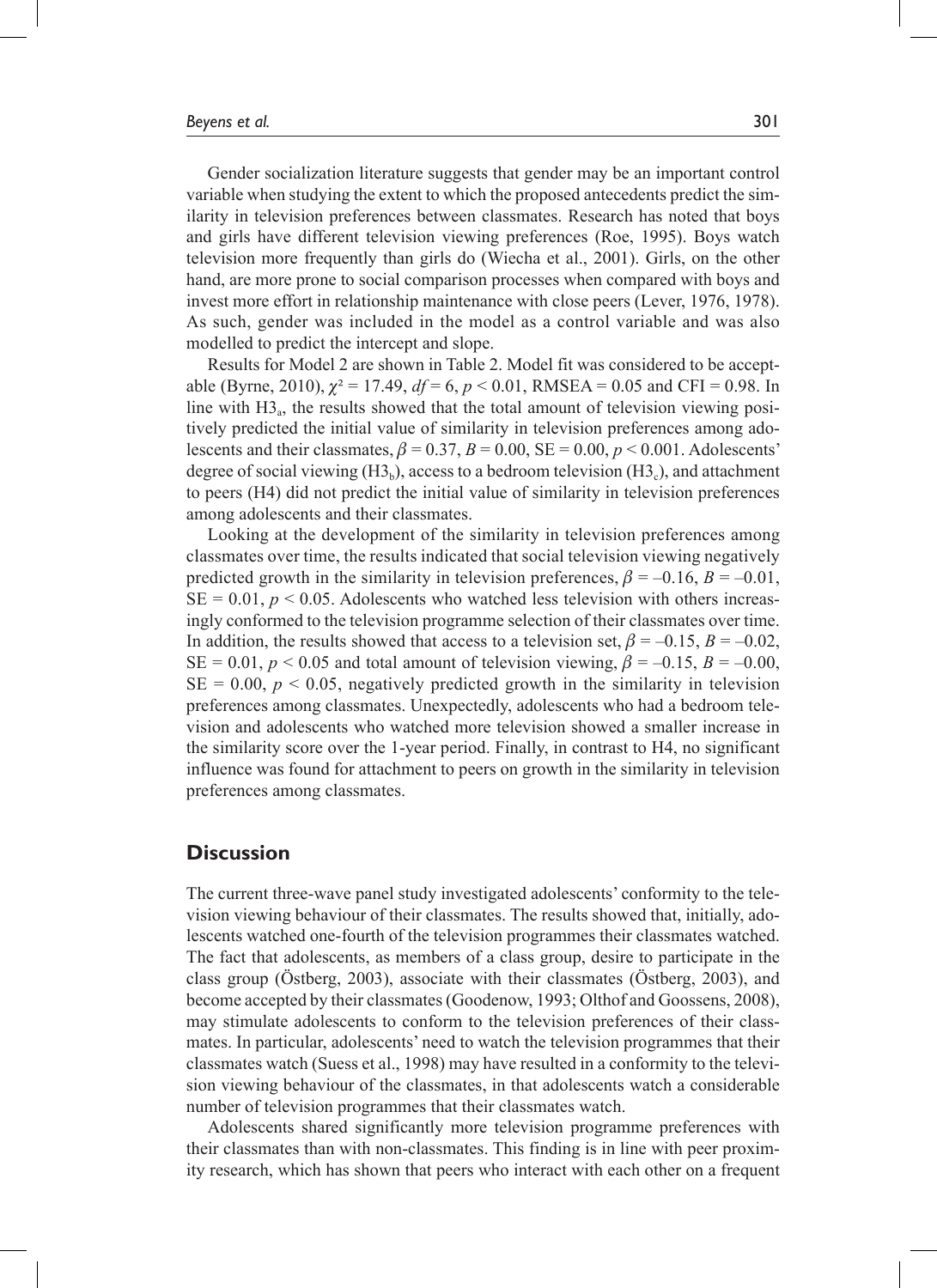basis play a more significant role in the development of adolescent behaviours than other, more distant peer groups (Paek and Gunther, 2007; Yanovitzky et al., 2006). The difference also indicates that adolescents particularly conform to the television preferences of their classmates, beyond the larger peer group.

The similarity in television programme preferences among adolescents and their classmates increased over time. While adolescents initially watched one-fourth of the television programmes that their classmates watched, they watched almost onethird of the programmes that their classmates watched at Wave 2 and Wave 3. The increase echoes previous research demonstrating that conformity to peer behaviour increases throughout adolescence (Gardner and Steinberg, 2005). Adolescents and their classmates may view more television programmes in common over time because they have spent more time together and had more time to conform to each other's choices, or because they are entering a developmental stage where conforming to peers is more important to them. Our findings suggest that the longer the adolescents share classes, the more they may consider their classmates as reference points for their television viewing behaviour. In line with the assumptions of social network theory (Kobus, 2003; Wasserman and Faust, 1994), our findings suggest that adolescents' classmates and the class group norms regarding television viewing become more important over time. An important next step is to investigate whether television viewing similarity among classmates culminates in middle adolescence and declines during late adolescence and whether the impact of other, more distant peer groups decreases over time.

Adolescents' overall television viewing at baseline positively predicted the initial level of similarity in programme preferences among adolescents and their classmates, but negatively predicted the growth in similarity over time. At baseline, adolescents who watched television more frequently shared a greater amount of programme preferences with their classmates. Yet, adolescents whose baseline television viewing score was high demonstrated a slower growth in the similarity score over the 1-year period than adolescents whose baseline television viewing score was low. These findings suggest that overall television viewing may have exerted a substantial influence on the similarity in programme preferences at baseline. Consequently, the growth in similarity may have been slower over time among heavy television viewers as most of them had already started to watch a considerable amount of the same television programmes as their classmates at baseline. Similar observations have been found in psychological research and are referred to as the 'law of initial values' (Wilder, 1950).

Contrary to our expectations, social television viewing, private television access, and peer attachment did not predict the initial similarity in programme preferences. However, social television viewing and private television access significantly and negatively predicted the rate of increase in the similarity score over time. For social television viewing, this indicates that, over time, adolescents who watch less television with others increasingly conform to the television programme selection of their classmates. Because, for these adolescents, programme selection less strongly depends on the 'socially negotiated' selection of others (Bjur, 2009; Taneja and Viswanathan, 2014), these adolescents probably have more opportunities to watch the television programmes that their classmates watch and conform more to the television viewing behaviour of their classmates.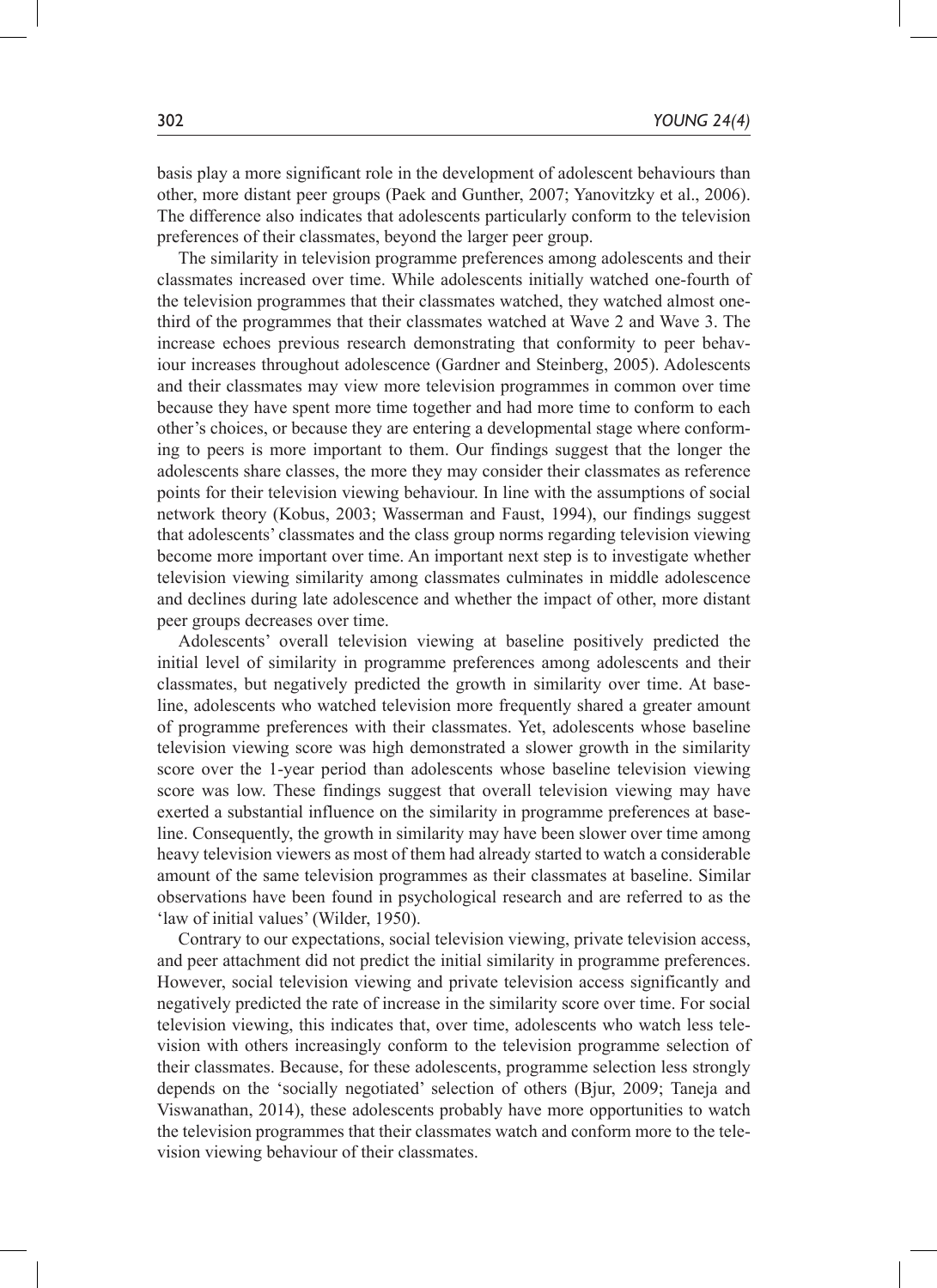It is also possible that parental mediation of adolescents' television viewing (Nathanson, 2001) plays a role in adolescents' television selection and, as such, in the conformity to the television viewing behaviour of their peers. In particular, adolescents who receive more restrictive mediation may be discouraged by their parents from watching particular programmes (Nathanson, 2001) and may therefore conform less to the television viewing behaviour of their peers. However, it should be noted that *parental* mediation is not the only form of mediation that adolescents receive (Nathanson, 2001). Given that peer groups play an increasingly important role for adolescents (Steinberg and Monahan, 2007), *peer* mediation of adolescents' television use occurs more often than parental mediation and is also more powerful than parental mediation (Nathanson, 2001). As such, peers may outweigh parents in the case of adolescents' television viewing.

Adolescents who owned a television set in their bedroom showed a slower growth in the similarity score over the 1-year period than adolescents who did not have a television in their bedroom. The current study is the first study to report this finding, which is in contrast with the expectations that we developed in the literature review. One speculative explanation may refer to the functional value of a television in the bedroom for adolescents. According to Larson (1995), having a television in the bedroom is associated with more isolated television viewing, which allows adolescents to engage in more personal television viewing experiences. Larson (1995) notes that watching television in the bedroom enables adolescents to unwind and relax after a long school day in which they engage in multiple interactions with their peers. From this perspective, it seems that television in a bedroom is used to disengage from peers. As such, adolescents who own a television in their bedroom may be more slowly conforming to the television preferences of their peers. Because the current stage of research in this field does not allow us to draw precise conclusions in this respect, this explanation should be explored in future studies.

The findings also point to other interesting avenues for future research. In particular, research is needed to examine why adolescents' television programme selection is not related to attachment. Arguably, adolescents try to fit in irrespective of how attached they feel to their peers. For instance, it may well be that adolescents want to be able to engage in discussions about television programmes with their classmates (Suess et al., 1998) and become accepted by their classmates (Goodenow, 1993; Olthof and Goossens, 2008) and therefore watch the television programmes that their classmates watch, whether they feel attached to their classmates or not.

Another explanation may be that our measure of attachment (i.e., attachment to friends) does not capture attachment to classmates. Although it has repeatedly been shown that adolescents show close patterns of friendship with their classmates (e.g., Pratt and George, 2005), it may well be that adolescents have friends with whom they do not share classes. As such, attachment to peers, measured in the current study as attachment to friends (Armsden and Greenberg, 1987), may explain similarities in television programme preferences among friends, but not among classmates.

While past research has increased our understanding of the potential effects of television viewing on adolescents (e.g., Beullens and Van den Bulck, 2014; Russell et al., 2014; Vandenbosch and Eggermont, 2013), the current study has increased our understanding of the predictors of adolescents' television viewing. Understanding why adolescents watch particular television programmes is important if we want to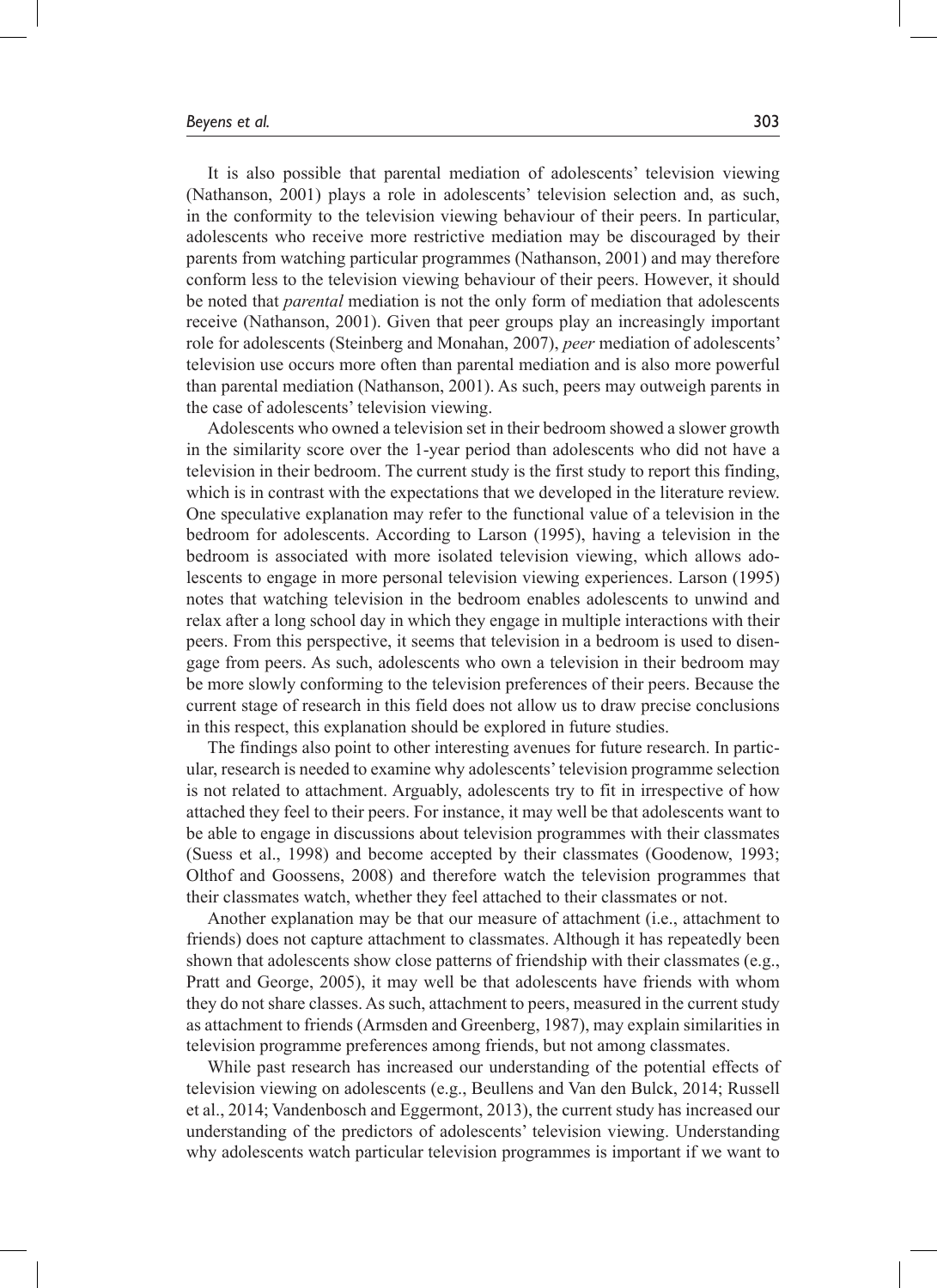reduce the effects that television viewing may have on adolescents. Also, by investigating adolescents' peer context, our study expands past research, which has mainly focused on demographic, cultural, and personality characteristics as predictors of adolescents' television viewing. Our study indicates that adolescents' selection of television programmes partially depends on what programmes their peers view, in particular their classroom peers. Because adolescents who watch the same television programmes as their peers may become more connected with these peers (Suess et al., 1998), research is needed that examines whether adolescents who conform to the television viewing preferences of their classmates ultimately feel more accepted by their classmates.

Further, given the potential negative influences of television viewing on adolescents' attitudes and beliefs, their behaviour, and their health (e.g., Beullens and Van den Bulck, 2014; Johnson et al., 2004; Russell et al., 2014; Vandenbosch and Eggermont, 2013), research is needed that examines whether such negative effects would be stronger among adolescents who have adopted the television programme preferences of their peers. For instance, future studies are needed to investigate whether peers might especially stimulate the viewing of antisocial television content. Increased exposure to such television content may negatively affect adolescents' attitudes and behaviour. This seems very likely, since peers encourage positive views towards antisocial television (Nathanson, 2001). Adolescents who want to conform to the peer norms about television may also be more likely to base their attitudes and behaviour on this television content. Overall, our study demonstrates that research on television viewing and the potential influences on adolescents' attitudes and behaviour may need to incorporate the role of adolescents' peers.

The aim of this study was to investigate the similarity in programme preferences among adolescents and one particular and important close peer group, that is, adolescents' classmates. It is important to note that classmates are 'forced' peers, because adolescents do not choose what classroom they are placed in. From this perspective, it is important to consider that even though adolescents spend a lot of time with their classmates, classmates may not be adolescents' closest peers. In that sense, other peer measures used in previous research on adolescents and their peers could have produced other findings. For instance, previous studies have asked participants to think about their 'close friends' and to nominate friends (Jaccard et al., 2005) or measured popularity (Wolters et al., 2012). Yet, while classmates are 'forced' peers and not chosen based on existing preferences, it is essential for adolescents to participate in this 'forced' group of peers in order to become integrated in the peer group (Östberg, 2003). Therefore, the findings of our study are important for our understanding of how adolescents conform to their group of classmates.

This study investigated television programming on television, or a video or DVD viewed on a television set. Of course, in today's new media environment, much television programming is available online and can be watched on a computer or mobile device, such as a cell phone, laptop computer, or tablet computer. Also, new media provide opportunities for adolescents to associate with their classmates in other ways. For instance, adolescents may associate with their classmates in a more direct way by interacting with their classmates on social networking sites. We encourage future research to examine whether the increased mobility of adolescents' media use would also increase the similarity in adolescents' media preferences.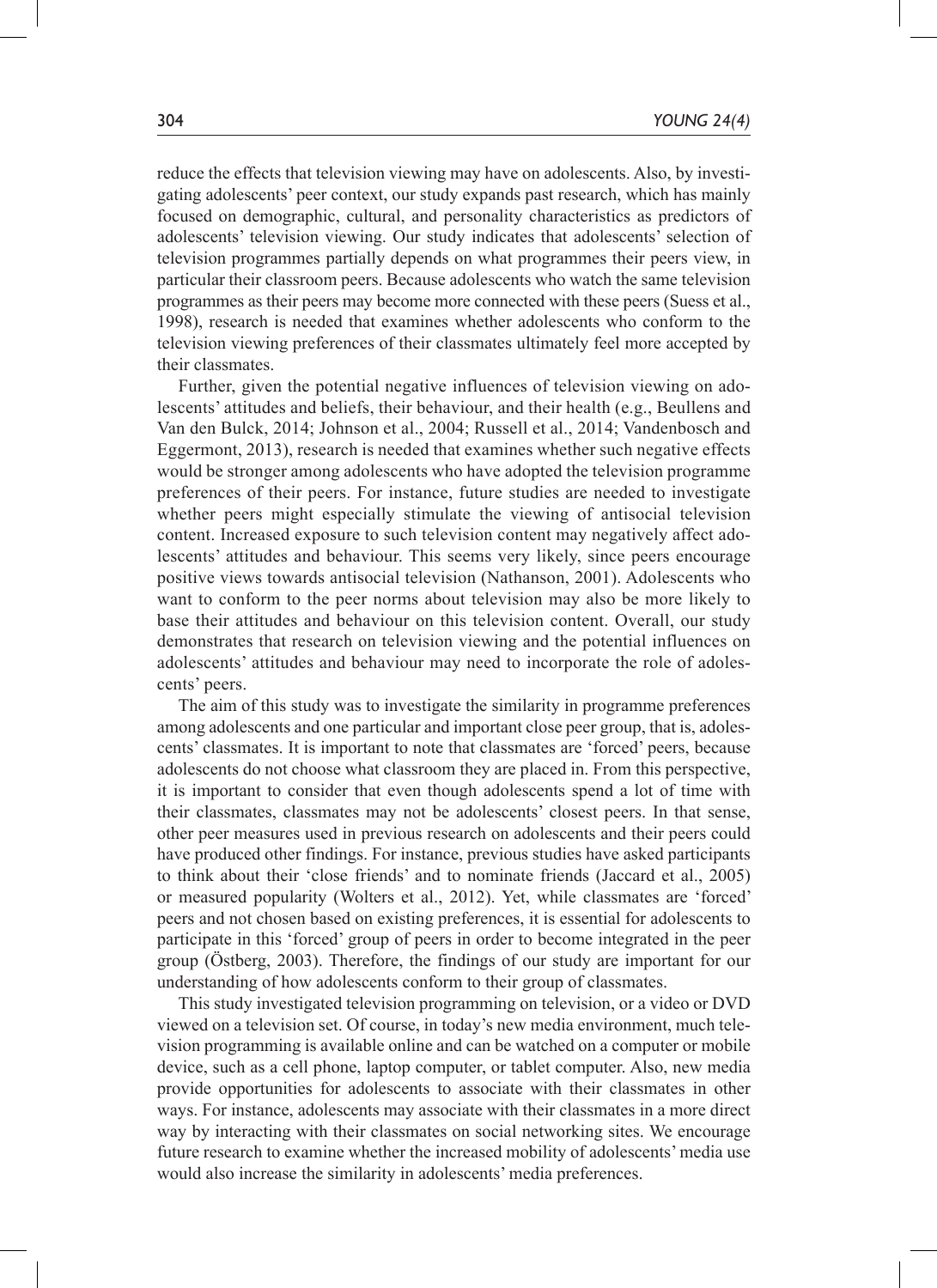Finally, while the latent growth curve models that we tested in this study enabled us to investigate the development of similarities in television programme preferences among adolescents and their classmates over time, we were not able to control for possible class group changes. Future research should examine the implications of a change of class groups and, as such, a change of classmates.

#### **Notes**

- 1. Model quality was measured using three measures of fit that have been proved to be reliable in large sample sizes (Byrne, 2010): the  $\gamma^2$  statistic, the root mean square error of approximation (RMSEA), and the comparative fit index (CFI). The  $\chi^2$  statistic reflects the discrepancy between the unrestricted sample covariance matrix and the restricted covariance matrix; the RMSEA indicates how well a model fits the population covariance matrix, and the CFI reflects the comparison of the hypothesized model with the null model (Byrne, 2010).
- 2. To ensure that the similarity of programme preferences is not a general trend between peers that intensifies over the course of adolescence, we also examined the growth in similarity of programme preferences between adolescents and their non-classroom peers. A LGM was tested with the variables of similarity in television preferences with nonclassroom peers at Waves 1, 2, and 3. This model tested whether growth over time could be detected in adolescents' similarity in television preferences with non-classmates. However, the model fit of this model turned out to be unacceptable,  $\chi^2 = 93.86$ ,  $df = 1$ ,  $p < 0.001$ , RMSEA =  $0.36$ , and CFI =  $0.71$ , suggesting that our data did not support growth in the similarity in television preferences among adolescents and non-classmates over time.

#### **References**

- Armsden, Gay C. and Greenberg, Mark T. (1987) 'The Inventory of Parent and Peer Attachment: Individual Differences and Their Relationship to Psychological Well-being in Adolescence', *Journal of Youth and Adolescence* 16(5): 427–54.
- Arnett, Jeffrey Jensen (1995) 'Adolescents' Uses of Media for Self-socialization', *Journal of Youth and Adolescence* 24(5): 519–33.
- Bandura, Albert (1977) *Social Learning Theory*. Englewood Cliffs, NJ: Prentice Hall.
- Bauman, Karl E. and Ennett, Susan T. (1996) 'On the Importance of Peer Influence for Adolescent Drug Use: Commonly Neglected Considerations', *Addiction* 91(2): 185–98.
- Bearman, Peter S. (2002) *Social Network Context and Adolescent STD Risk*. New York, NY: Institute for Social and Economic Research and Policy, Columbia University.
- Bearman, Peter S. and Bruckner, Hannah (1999) *Peer Effects on Adolescent Girls' Sexual Debut and Pregnancy*. Washington, DC: National Campaign to Prevent Teen Pregnancy.
- Belfi, Barbara, Goos, Mieke, De Fraine, Bieke and Van Damme, Jan (2012) 'The Effect of Class Composition by Gender and Ability on Secondary School Students' School Wellbeing and Academic Self-concept: A Literature Review', *Educational Research Review*  7(1): 62–74.
- Beullens, Kathleen and Van den Bulck, Jan (2014) 'Predicting Adolescents' Smoking Status in Belgium: The Role of Music Television Viewing, Gender, and School Year', *Journal of Children and Media* 8(1): 69–86.
- Bjur, Jakob (2009) *Transforming Audiences. Patterns of Individualization in Television Viewing.* JMG Book Series No. 57. Gothenburg: University of Gothenburg.
- Bowlby, John (1982) *Attachment and Loss: Vol. 1. Attachment* (2nd ed.). New York, NY: Basic Books.
- Byrne, Barbara M. (2010) *Structural Equation Modeling with AMOS. Basic Concepts, Applications, and Programming* (2nd ed.). Mahwah, NJ: Lawrence Erlbaum Associates, Inc.
- Chandra, Anita, Martino, Steven C., Collins, Rebecca L., Elliott, Marc N., Berry, Sandra H., Kanouse, David E. and Miu, Angela (2008) 'Does Watching Sex on Television Predict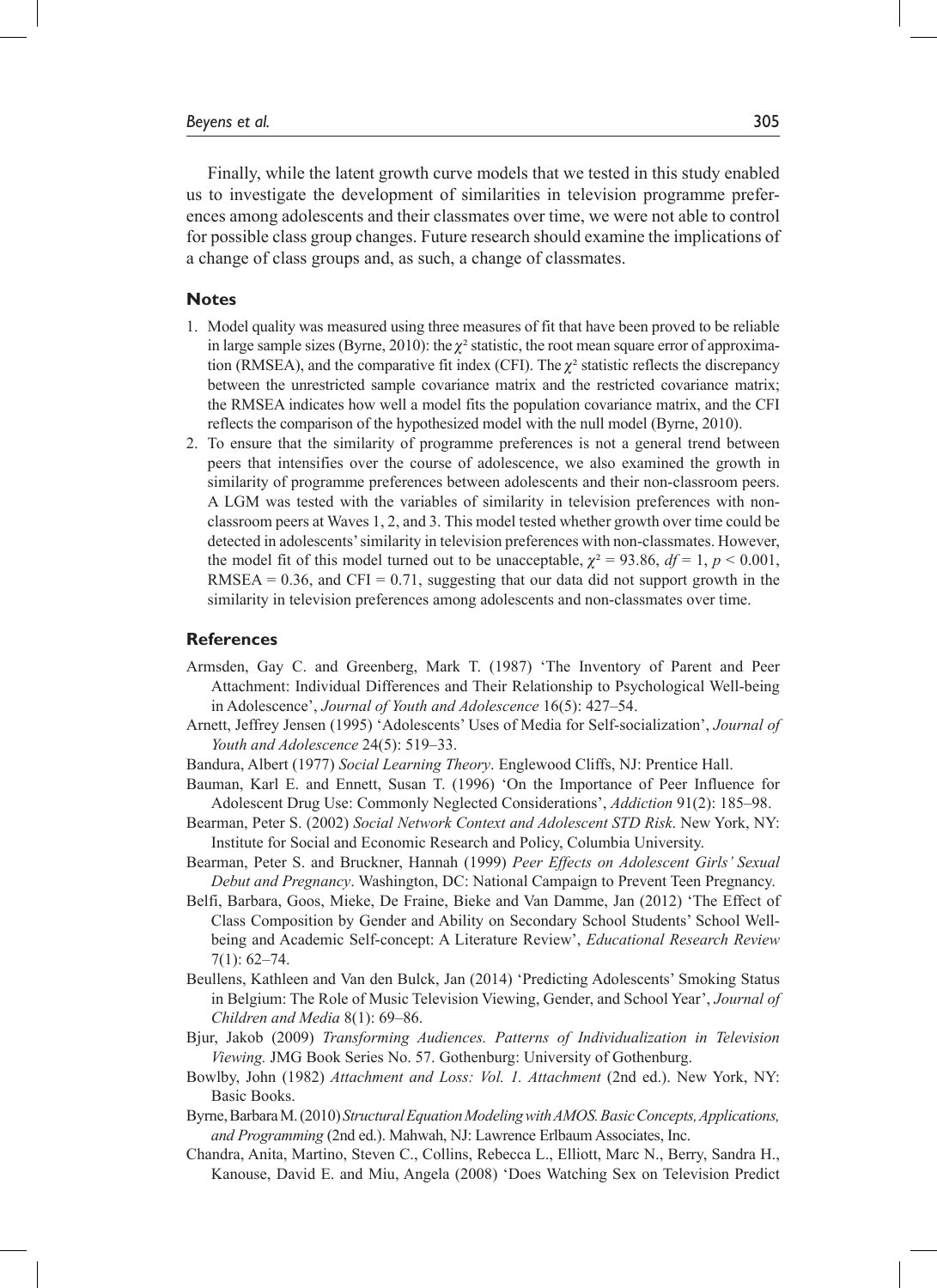Teen Pregnancy? Findings from a National Longitudinal Survey of Youth', *Pediatrics* 122(5): 1047–54.

- Cooper, Roger and Tang, Tang (2009) 'Predicting Audience Exposure to Television in Today's Media Environment: An Empirical Integration of Active-audience and Structural Theories', *Journal of Broadcasting and Electronic Media* 53(3): 400–18.
- Eggermont, Steven (2006) 'Television Viewing and Adolescents' Judgment of Sexual Request Scripts: A Latent Growth Curve Analysis in Early and Middle Adolescence', *Sex Roles*  55(7–8): 457–68.
- Gardner, Margo and Steinberg, Laurence (2005) 'Peer Influence on Risk Taking, Risk Preference, and Risky Decision Making in Adolescence and Adulthood: An Experimental Study', *Developmental Psychology* 41(4): 625–35.
- Goodenow, Carol (1993) 'The Psychological Sense of School Membership among Adolescents: Scale Development and Educational Correlates', *Psychology in the Schools* 30(1): 79–90.
- Greenberg, Bradley S., Linsangan, Renato, Soderman, Anne, Heeter, Carrie, Lin, Carolyn, Stanley, Cynthia and Siemicki, Michelle (1993) 'Adolescents' Exposure to Television and Movie Sex', in Bradley S. Greenberg, Jane D. Brown and Nancy L. Buerkel-Rothfuss (eds) *Media, Sex and the Adolescent*, pp. 61–98. Cresskill, NJ: Hampton Press.
- Gruber, James E. and Fineran, Susan (2008) 'Comparing the Impact of Bullying and Sexual Harassment Victimization on the Mental and Physical Health of Adolescents', *Sex Roles* 59(1–2): 1–13.
- Hattie, John A. C. (2002) 'Classroom Composition and Peer Effects', *International Journal of Educational Research* 37(5): 449–81.
- Jaccard, James, Blanton, Hart and Dodge, Tonya (2005) 'Peer Influences on Risk Behavior: An Analysis of the Effects of a Close Friend', *Developmental Psychology* 41(1): 135–47.
- Johnson, Jeffrey G., Cohen, Patricia, Kasen, Stephanie, First, Michael B. and Brook, Judith S. (2004) 'Association between Television Viewing and Sleep Problems during Adolescence and Early Adulthood', *Archives of Pediatrics & Adolescent Medicine* 158(6): 562–68.
- Jordan, Amy, Bleakley, Amy, Manganello, Jennifer, Hennessy, Michael, Steven, Robin and Fishbein, Martin (2010) 'The Role of Television Access in the Viewing Time of US Adolescents', *Journal of Children and Media*, 4(4): 355–70.
- Kobus, Kimberly (2003) 'Peers and Adolescent Smoking', *Addiction,* 98(s1): 37–55.
- Larson, Reed (1995) 'Secrets in the Bedroom: Adolescents' Private Use of Media', *Journal of Youth and Adolescence* 24(5): 535–50.
- Lever, Janet (1976) 'Sex Differences in the Games Children Play', *Social Problems* 23(4): 478–87.
- ——— (1978) 'Sex Differences in the Complexity of Children's Play and Games', *American Sociological Review* 43(4): 471–83.
- Livingstone, Sonia (2002) *Young People and New Media*. London, UK: SAGE Publications.
- Lull, James (1980) 'The Social Uses of Television', *Human Communication Research* 6(3): 197–209.
- Nathanson, Amy I. (2001) 'Parents versus Peers: Exploring the Significance of Peer Mediation of Antisocial Television', *Communication Research* 28(3): 251–74.
- Olthof, Tjeert and Goossens, Frits A. (2008) 'Bullying and the Need to Belong: Early Adolescents' Bullying-related Behavior and the Acceptance They Desire and Receive from Particular Classmates', *Social Development* 17(1): 24–46.
- Östberg, Viveca (2003) 'Children in Classrooms: Peer Status, Status Distribution and Mental Well-being', *Social Science and Medicine* 56(1): 17–29.
- Paek, Hye-Jin and Gunther, Albert C. (2007) 'How Peer Proximity Moderates Indirect Media Influence on Adolescent Smoking', *Communication Research* 34(4): 407–32.
- Pratt, Simon and George, Rosalyn (2005) 'Transferring Friendship: Girls' and Boys' Friendships in the Transition from Primary to Secondary School', *Children & Society* 19(1): 16–26.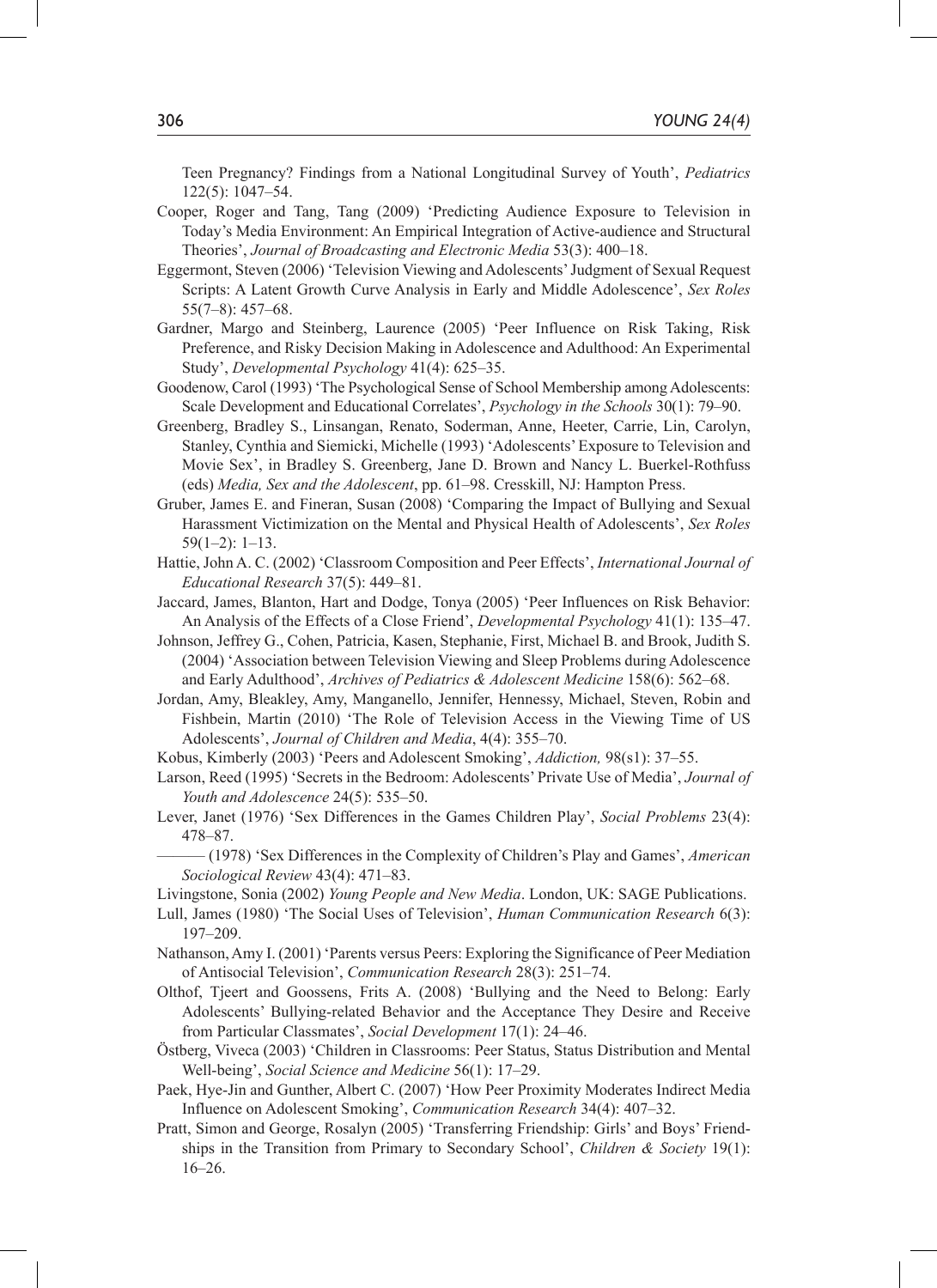- Roberts, Donald F., Foehr, Ulla G. and Rideout, Victoria J. (2005) *Generation M: Media in the Lives of 8–18 Year-olds*. Menlo Park, CA: Kaiser Family Foundation.
- Roe, Keith (1995) 'Adolescents' Use of Socially Disvalued Media: Towards a Theory of Media Delinquency', *Journal of Youth and Adolescence* 24(5): 617–31.
- Rubin, Kenneth H., Bukowski, William M. and Parker, Jeffrey G. (2006) 'Peer Interactions, Relationships, and Groups', in Nancy Eisenberg, William Damon and Richard M. Lerner (eds) *Handbook of Child Psychology* (Vol. 3, 6th ed.), pp. 571–645. Hoboken, NJ: John Wiley & Sons.
- Russell, Cristel Antonia, Russell, Dale Wesley, Attaya Boland, Wendy and Grube, Joel W. (2014) 'Television's Cultivation of American Adolescents' Beliefs about Alcohol and the Moderating Role of Trait Reactance', *Journal of Children and Media* 8(1): 5–22.
- Slater, Michael D. (2004). 'Operationalizing and Analyzing Exposure: The Foundation of Media Effects Research', *Journalism & Mass Communication Quarterly* 81(1): 168–83.
- Steinberg, Laurence and Monahan, Kathryn C. (2007) 'Age Differences in Resistance to Peer Influence', *Developmental Psychology* 43(6): 1531–43.
- Suess, Daniel, Suoninen, Annikka, Garitaonandia, Carmelo, Juaristi, Patxi, Koikkalainen, Riitta and Oleaga, Jose A. (1998) 'Media Use and the Relationships of Children and Teenagers with Their Peer Groups', *European Journal of Communication* 13(4): 521–38.
- Suoninen, Annikka (2001) 'The Role of Media in Peer Group Relations', in Sonia Livingstone and Moira Bovill (eds) *Children and Their Changing Media Environment: A European Comparative Study*, pp. 201–19. London, UK: Lawrence Erlbaum Associates, Inc.
- Tajfel, Henri and Turner, John C. (1986) 'The Social Identity Theory of Intergroup Behavior', in Stephen Worchel and William G. Austin (eds) *Psychology of Intergroup Relations*, pp. 7–24. Chicago, IL: Nelson-Hall.
- Taneja, Harsh and Viswanathan, Vijay (2014) 'Still Glued to the Box? Television Viewing Explained in a Multi-platform Age Integrating Individual and Situational Predictors', *International Journal of Communication* 8: 2134–59.
- Tremblay, Mark S., LeBlanc, Allana G., Kho, Michelle E., Saunders, Travis J., Larouche, Richard, Colley, Rachel C., Goldfield, G. and Connor Gorber, Sarah (2011) 'Systematic Review of Sedentary Behaviour and Health Indicators in School-aged Children and Youth', *The International Journal of Behavioral Nutrition and Physical Activity* 8(1): 98–119.
- Vandenbosch, Laura and Beyens, Ine (2014) 'Sexually Oriented Television Viewing and Adolescents' Attitude toward Uncommitted Sexual Exploration in Belgium: The Moderating Role of Sensation Seeking and Gender', *Journal of Children and Media* 8(2): 183–200.
- Vandenbosch, Laura and Eggermont, Steven (2011) 'Temptation Island, The Bachelor, Joe Millionaire: A Prospective Cohort Study on the Role of Romantically Themed Reality Television in Adolescents' Sexual Development', *Journal of Broadcasting & Electronic Media* 55(4): 563–80.
- Vandenbosch, Laura and Eggermont, Steven (2013) 'Sexualization of Adolescent Boys: Media Exposure and Boys' Internalization of Appearance Ideals, Self-objectification, and Body Surveillance', *Men and Masculinities* 16(3): 283–306.
- Van den Bulck, Jan and Beullens, Kathleen (2005) 'Television and Music Video Exposure and Adolescent Alcohol Use While Going Out', *Alcohol and Alcoholism* 40(3): 249–53.
- Van den Bulck, Jan and Hofman, Albert (2009) 'The Television-to-Exercise Ratio is a Predictor of Overweight in Adolescents: Results from a Prospective Cohort Study with a Two Year Follow Up', *Preventive Medicine* 48(4): 368–71.
- Van Landeghem, Georges, Van Damme, Jan, Opdenakker, Marie-Christine, De Fraine, Bieke and Onghena, Patrick (2002) 'The Effect of Schools and Classes on Noncognitive Outcomes', *School Effectiveness and School Improvement* 13(4): 429–51.
- Wasserman, Stanley and Faust, Katherine (1994) *Social Network Analysis: Methods and Applications*. New York, NY: Cambridge University Press.